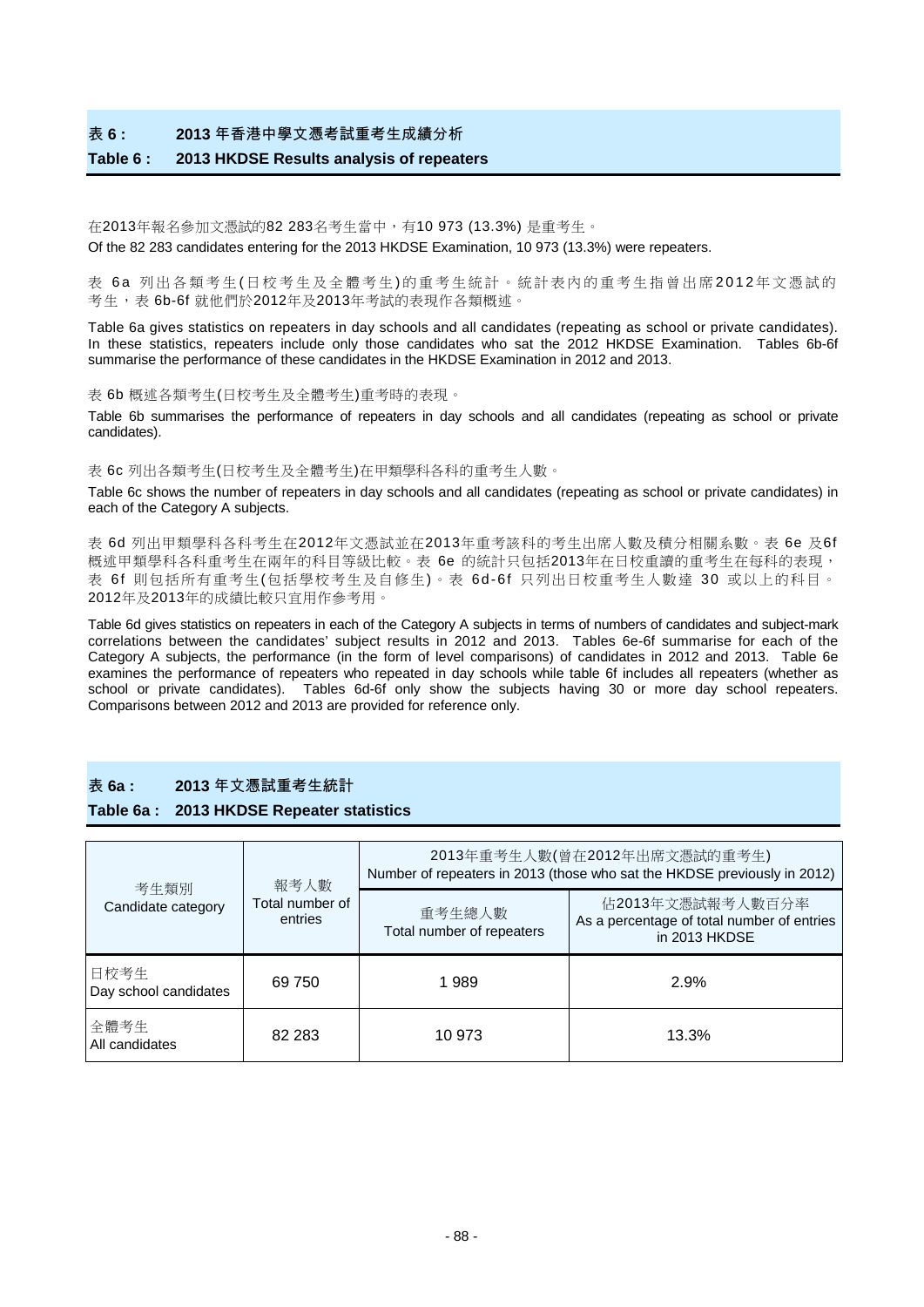### 表 **6b : 2013** 年文憑試重考生成績分析

### **Table 6b : 2013 HKDSE Performance analysis of repeaters**

此統計概述重考生在2013年文憑試的整體表現。在計算最佳五科成績表現時,數學必修部分及延伸部分會被視為同一個科目 組合。若考生同時應考兩個部分,則選擇其中成績較好的一個。此統計表只包含甲類學科及乙類學科成績,若選修乙類學科, 成績獲「達標並表現優異」則被視為甲類學科的第 3 級成績。

The statistics below summarise the performance of repeaters in the 2013 HKDSE Examination. In the calculations for attainment in the best five subjects, Mathematics Compulsory Part and Mathematics Extended Part are counted as one subject. When candidates have results in both parts, the better of the two will be selected. Both Category A and Category B subjects are included in the table. 'Attained with Distinction' in Category B subjects is deemed comparable to level 3 in Category A subjects.

| 考生類別<br>Candidate category              | 以日校考生身份應考<br>2013年文憑試<br>Repeated as day school<br>candidates in 2013 | 2013年文憑試全體重考生<br>(學校考生或自修生)<br>All repeaters in 2013<br>(school or private<br>candidates) |
|-----------------------------------------|-----------------------------------------------------------------------|-------------------------------------------------------------------------------------------|
| 應考最少五科<br>Taking at least five subjects | 1930                                                                  | 4 2 1 8                                                                                   |
| 五科取得 2 級或以上                             | 1 661                                                                 | 3 4 6 3                                                                                   |
| Five level 2 or above                   | $(86.1\%)$                                                            | $(82.1\%)$                                                                                |
| 五科取得3級或以上                               | 967                                                                   | 1894                                                                                      |
| Five level 3 or above                   | $(50.1\%)$                                                            | (44.9%)                                                                                   |
| 五科取得 4 級或以上                             | 239                                                                   | 430                                                                                       |
| Five level 4 or above                   | $(12.4\%)$                                                            | $(10.2\%)$                                                                                |
| 五科取得5級或以上                               | 9                                                                     | 22                                                                                        |
| Five level 5 or above                   | $(0.5\%)$                                                             | $(0.5\%)$                                                                                 |

| 出席人數<br>No. sat                                                                                               | 1978                | 10 592              |
|---------------------------------------------------------------------------------------------------------------|---------------------|---------------------|
| 於核心科目中取得「2222」或更佳成績<br>Core subjects at 2222 or better                                                        | 1 570<br>$(79.4\%)$ | 3 2 7 7<br>(30.9%)  |
| 於核心科目中取得「2222」或更佳成績,並於一個選修科目取得<br>2 級或以上 成績<br>Core subjects at 2222 or better, with one elective at level 2+ | 1 550<br>$(78.4\%)$ | 3 107<br>(29.3%)    |
| 於核心科目中取得「3322」或更佳成績<br>Core subjects at 3322 or better                                                        | 784<br>(39.6%)      | 1 672<br>$(15.8\%)$ |
| 於核心科目中取得「3322」或更佳成績,並於一個選修科目取得<br>2 級或以上 成績<br>Core subjects at 3322 or better, with one elective at level 2+ | 778<br>(39.3%)      | 1 596<br>$(15.1\%)$ |
| 於核心科目中取得「3322」或更佳成績,並於一個選修科目取得<br>3 級或以上 成績<br>Core subjects at 3322 or better, with one elective at level 3+ | 754<br>(38.1%)      | 1 5 2 2<br>(14.4%)  |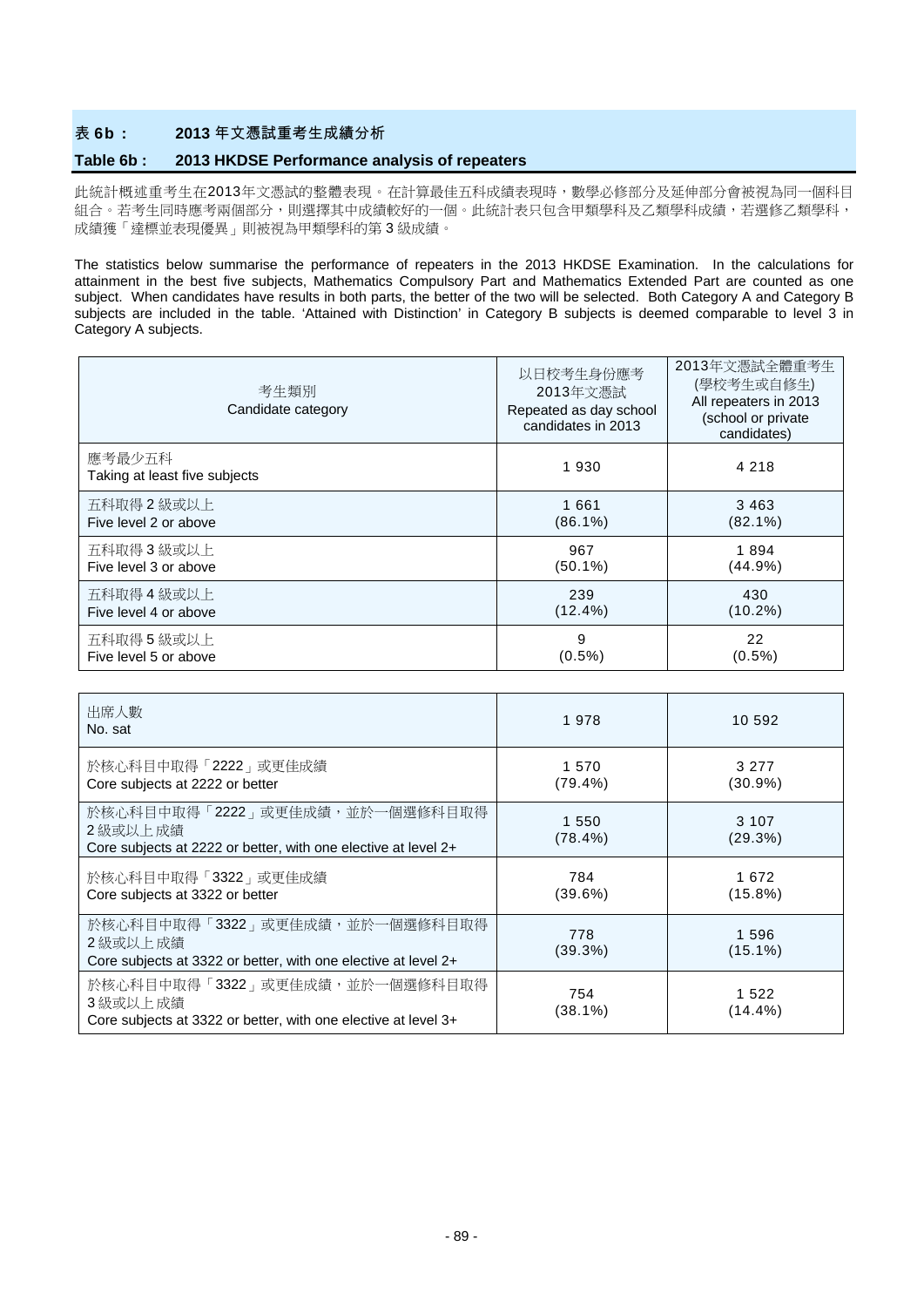# 表 **6c : 2013** 年文憑試甲類學科各科的重考生人數

# **Table 6c : 2013 HKDSE Repeater statistics in each of the Category A subjects**

|                                   |                  |                                                | 在2012年文憑試並在2013年重考同科的考生<br>Candidates who sat the subject in 2012 HKDSE<br>and repeated it in 2013 |                                                                                        |  |  |  |
|-----------------------------------|------------------|------------------------------------------------|----------------------------------------------------------------------------------------------------|----------------------------------------------------------------------------------------|--|--|--|
|                                   |                  | 科目<br>Subject                                  | 以日校考生身份應考<br>2013年文憑試<br>Repeated as day school<br>candidates in 2013                              | 2013年文憑試全體重考生<br>(學校考生或自修生)<br>All repeaters in 2013<br>(school or private candidates) |  |  |  |
| 生物                                |                  | Biology                                        | 503                                                                                                | 1 400                                                                                  |  |  |  |
|                                   | 企業、會計與財務概論       | Business, Accounting and Financial Studies     | 286                                                                                                | 770                                                                                    |  |  |  |
| 化學                                |                  | Chemistry                                      | 542                                                                                                | 1 3 3 1                                                                                |  |  |  |
| 中國歷史                              |                  | Chinese History                                | 184                                                                                                | 452                                                                                    |  |  |  |
| 中國語文                              |                  | Chinese Language                               | 1872                                                                                               | 8 0 5 4                                                                                |  |  |  |
| 中國文學                              |                  | Chinese Literature                             | 51                                                                                                 | 160                                                                                    |  |  |  |
|                                   | 設計與應用科技          | Design and Applied Technology                  | 4                                                                                                  | 6                                                                                      |  |  |  |
| 經濟                                |                  | Economics                                      | 434                                                                                                | 1 4 0 3                                                                                |  |  |  |
| 英國語文                              |                  | English Language                               | 1869                                                                                               | 8 0 7 7                                                                                |  |  |  |
| 倫理與宗教                             |                  | Ethics and Religious Studies                   | 11                                                                                                 | 32                                                                                     |  |  |  |
| 地理                                |                  | Geography                                      | 291                                                                                                | 710                                                                                    |  |  |  |
|                                   | 健康管理與社會關懷        | Health Management and Social Care              | 10                                                                                                 | 22                                                                                     |  |  |  |
| 歷史                                |                  | History                                        | 136                                                                                                | 403                                                                                    |  |  |  |
|                                   | 資訊及通訊科技          | Information and Communication Technology       | 135                                                                                                | 349                                                                                    |  |  |  |
| 通識教育                              |                  | <b>Liberal Studies</b>                         | 1862                                                                                               | 4 9 8 9                                                                                |  |  |  |
| 英語文學                              |                  | Literature in English                          |                                                                                                    | 3                                                                                      |  |  |  |
|                                   | 必修部分             | Compulsory Part                                | 1859                                                                                               | 6 3 6 6                                                                                |  |  |  |
| thematics<br>數學                   | 延伸部分<br>(微積分與統計) | <b>Extended Part (Calculus and Statistics)</b> | 138                                                                                                | 394                                                                                    |  |  |  |
| δ                                 | 延伸部分<br>(代數與微積分) | Extended Part (Algebra and Calculus)           | 142                                                                                                | 481                                                                                    |  |  |  |
| 音樂                                |                  | Music                                          | $\mathbf{3}$                                                                                       | 4                                                                                      |  |  |  |
| 體育                                |                  | Physical Education                             | 13                                                                                                 | 21                                                                                     |  |  |  |
| 物理                                |                  | Physics                                        | 456                                                                                                | 1 2 1 3                                                                                |  |  |  |
|                                   | 組合科學             | <b>Combined Science</b>                        | 152                                                                                                | 429                                                                                    |  |  |  |
| Science<br>科學                     | 綜合科學             | Integrated Science                             | $\overline{4}$                                                                                     | $\, 8$                                                                                 |  |  |  |
| 科技與生活<br>Technology<br>and Living | 食品科學<br>與科技      | Food Science and Technology                    | 1                                                                                                  | $\overline{7}$                                                                         |  |  |  |
|                                   | 服裝、成衣<br>與紡織     | Fashion, Clothing and Textiles                 | $\mathbf{1}$                                                                                       | $\boldsymbol{2}$                                                                       |  |  |  |
| 旅遊與款待                             |                  | Tourism and Hospitality Studies                | 48                                                                                                 | 121                                                                                    |  |  |  |
| 視覺藝術                              |                  | <b>Visual Arts</b>                             | 34                                                                                                 | 72                                                                                     |  |  |  |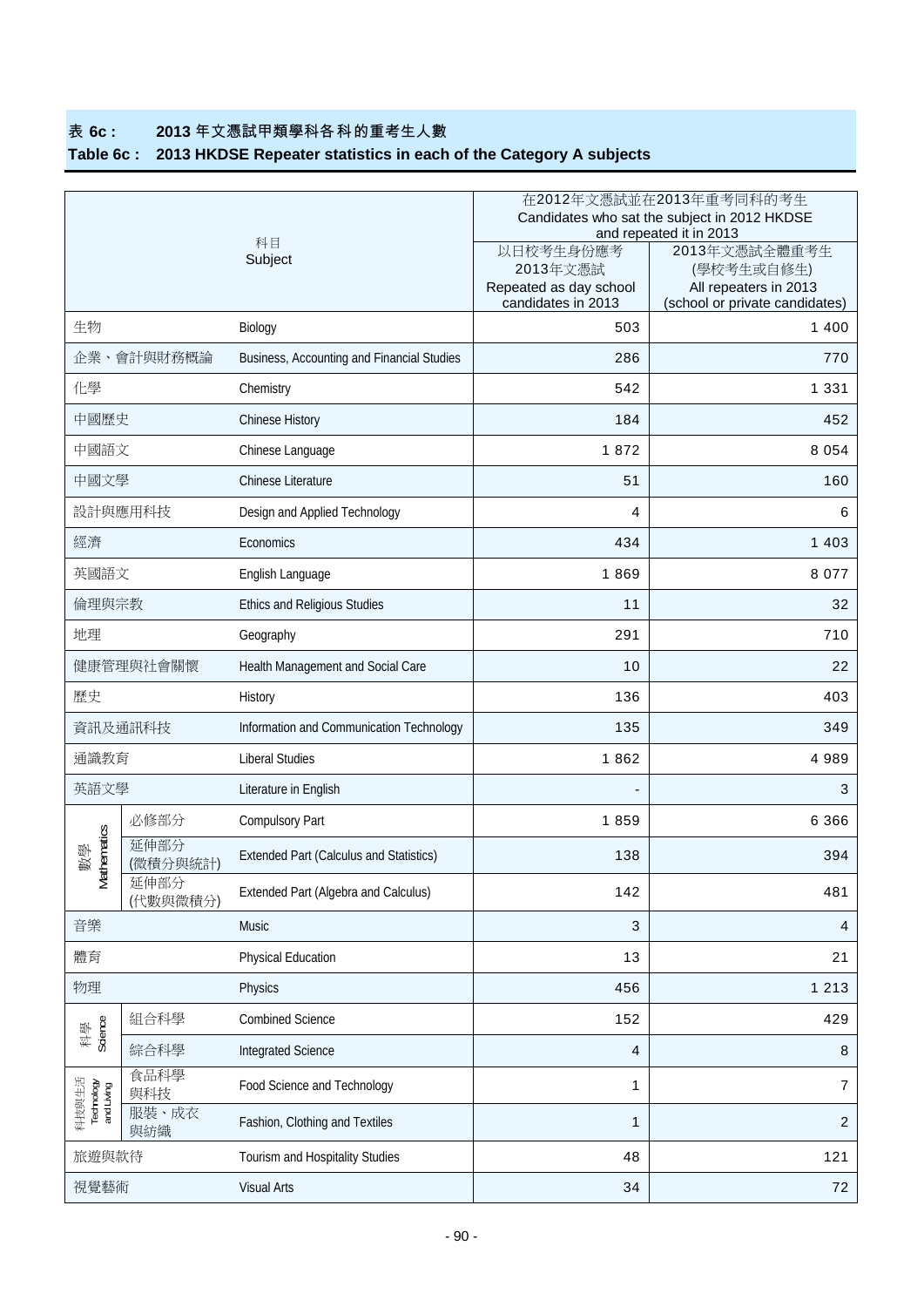## 表 **6d : 2013** 年文憑試甲類學科各科重考生的積分相關系數

# **Table 6d : 2013 HKDSE Correlation between repeaters' subject marks in each of the Category A subjects**

|                                                                | 在2012年文憑試並在2013年重考同科的考生<br>Candidates who sat the subject in 2012 HKDSE and repeated it in 2013 |                     |                                                                                        |                     |  |  |  |
|----------------------------------------------------------------|-------------------------------------------------------------------------------------------------|---------------------|----------------------------------------------------------------------------------------|---------------------|--|--|--|
| 科目<br>Subject                                                  | 以日校考生身份應考2013年文憑試<br>Repeated as day school candidates<br>in 2013                               |                     | 2013年文憑試全體重考生<br>(學校考生或自修生)<br>All repeaters in 2013<br>(school or private candidates) |                     |  |  |  |
|                                                                | 考生人數<br>No. of candidates                                                                       | 相關系數<br>Correlation | 考生人數<br>No. of candidates                                                              | 相關系數<br>Correlation |  |  |  |
| 生物<br>Biology                                                  | 503                                                                                             | 0.84                | 1 4 0 0                                                                                | 0.81                |  |  |  |
| 企業、會計與財務概論<br>Business, Accounting and Financial Studies       | 286                                                                                             | 0.83                | 770                                                                                    | 0.79                |  |  |  |
| 化學<br>Chemistry                                                | 542                                                                                             | 0.87                | 1 3 3 1                                                                                | 0.84                |  |  |  |
| 中國歷史<br><b>Chinese History</b>                                 | 184                                                                                             | 0.62                | 452                                                                                    | 0.72                |  |  |  |
| 中國語文<br>Chinese Language                                       | 1872                                                                                            | 0.66                | 8 0 5 4                                                                                | 0.62                |  |  |  |
| 中國文學<br>Chinese Literature                                     | 51                                                                                              | 0.68                | 160                                                                                    | 0.61                |  |  |  |
| 經濟<br>Economics                                                | 434                                                                                             | 0.84                | 1 4 0 3                                                                                | 0.82                |  |  |  |
| 英國語文<br>English Language                                       | 1869                                                                                            | 0.93                | 8 0 7 7                                                                                | 0.92                |  |  |  |
| 地理<br>Geography                                                | 291                                                                                             | 0.68                | 710                                                                                    | 0.73                |  |  |  |
| 歷史<br>History                                                  | 136                                                                                             | 0.61                | 403                                                                                    | 0.66                |  |  |  |
| 資訊及通訊科技<br>Information and Communication Technology            | 135                                                                                             | 0.83                | 349                                                                                    | 0.85                |  |  |  |
| 通識教育<br><b>Liberal Studies</b>                                 | 1862                                                                                            | 0.66                | 4 9 8 9                                                                                | 0.64                |  |  |  |
| 必修部分<br>thematics<br>Compulsory Part                           | 1859                                                                                            | 0.89                | 6 3 6 6                                                                                | 0.88                |  |  |  |
| 延伸部分(微積分與統計)<br>$\leq$ Extended Part (Calculus and Statistics) | 138                                                                                             | 0.70                | 394                                                                                    | 0.72                |  |  |  |
| 數學<br>延伸部分(代數與微積分)<br>Extended Part (Algebra and Calculus)     | 142                                                                                             | 0.73                | 481                                                                                    | 0.71                |  |  |  |
| 物理<br>Physics                                                  | 456                                                                                             | 0.82                | 1 2 1 3                                                                                | 0.79                |  |  |  |
| 科學-組合科學<br>Science - Combined Science                          | 152                                                                                             | 0.79                | 429                                                                                    | 0.80                |  |  |  |
| 旅遊與款待<br>Tourism and Hospitality Studies                       | 48                                                                                              | 0.71                | 121                                                                                    | 0.75                |  |  |  |
| 視覺藝術<br><b>Visual Arts</b>                                     | 34                                                                                              | 0.49                | 72                                                                                     | 0.49                |  |  |  |

註: 只列出日校重考生人數達 *30* 或以上的科目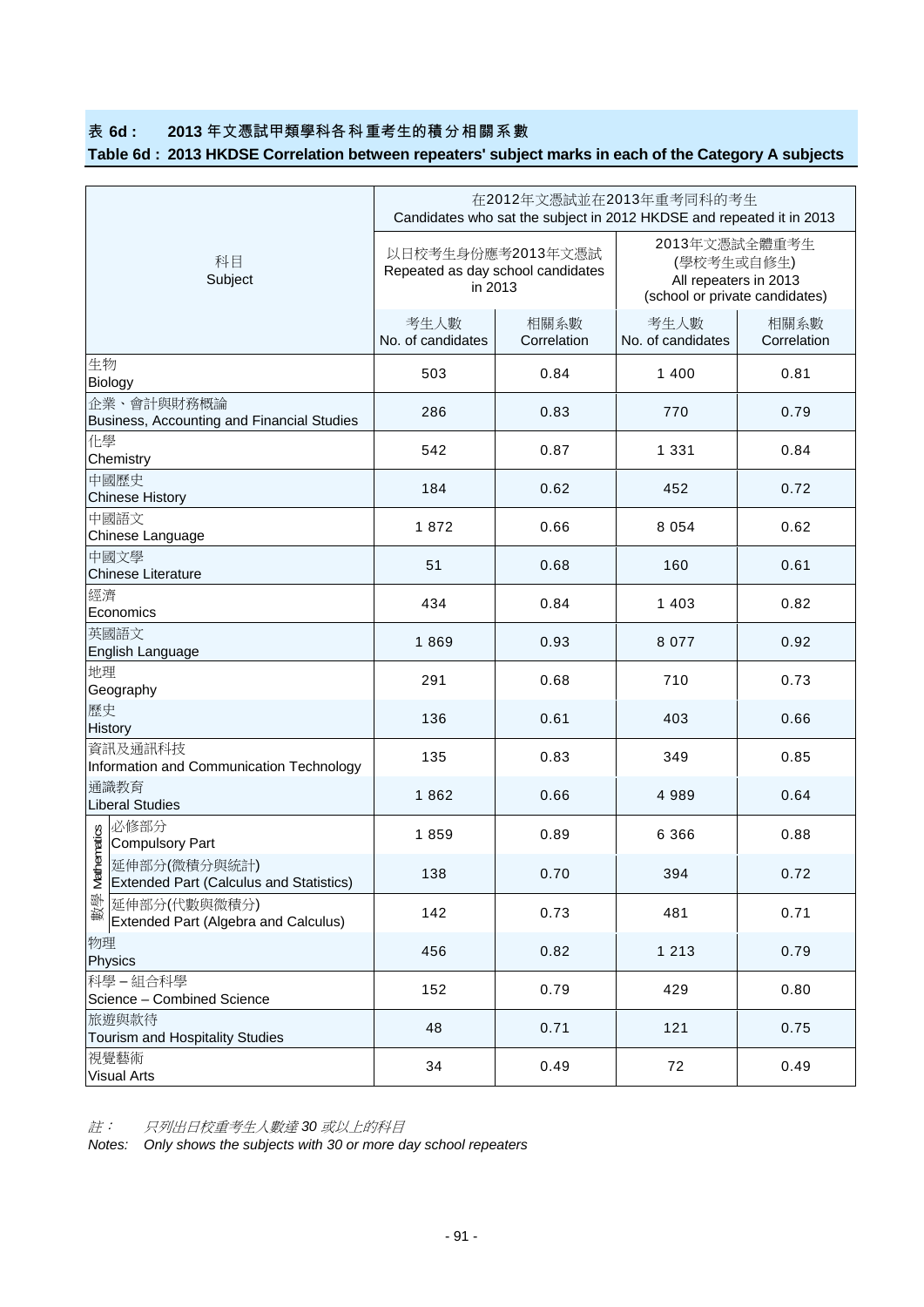# **Table 6e : Comparison of the results obtained by 2013 HKDSE repeaters in 2012 and 2013 by each of the Category A subjects**

**Day School Repeaters**

| 2013<br>2012   | $5***$ | $5^*$          | $\sqrt{5}$ | $\overline{4}$ | 3   | 2              | 1              | U | 總數<br>Total    |
|----------------|--------|----------------|------------|----------------|-----|----------------|----------------|---|----------------|
| $5^{\ast\ast}$ |        | A              |            |                |     |                |                |   | 1              |
| $5^*$          |        |                | 1          |                |     |                |                |   | 1              |
| $\sqrt{5}$     |        | $\,6$          | 8          | 7              |     |                |                |   | 21             |
| $\overline{4}$ |        | $\overline{4}$ | 40         | 78             | 8   | 1              |                |   | 131            |
| 3              |        | 1              | 10         | 91             | 85  | 9              | 1              |   | 197            |
| $\overline{2}$ |        |                |            | $\overline{4}$ | 55  | 45             | $\overline{4}$ | 1 | 109            |
| $\overline{ }$ |        |                |            |                | 7   | 21             | 11             |   | 39             |
| $\cup$         |        |                |            |                |     | $\overline{2}$ | $\overline{2}$ |   | $\overline{4}$ |
| 總數<br>Total    |        | 12             | 59         | 180            | 155 | 78             | 18             | 1 | 503            |

生物 Biology

#### 企業、會計與財務概論 Business, Accounting and Financial Studies

| 2013<br>2012   | $5***$         | $5^*$ | 5  | 4   | 3              | $\overline{2}$          |                | U | 總數<br>Total    |
|----------------|----------------|-------|----|-----|----------------|-------------------------|----------------|---|----------------|
| $5***$         |                |       |    |     |                |                         |                |   |                |
| $5^{\star}$    | 1              |       |    | 2   |                |                         |                |   | 3              |
| $\sqrt{5}$     |                |       | 2  | 1   |                |                         |                |   | $\overline{4}$ |
| $\overline{4}$ | $\overline{1}$ | 6     | 26 | 45  | 7              |                         |                |   | 85             |
| 3              |                |       | 2  | 55  | 56             | 8                       | 1              |   | 122            |
| $\overline{c}$ |                |       |    |     | 25             | 25                      | 2              |   | 52             |
| 1              |                |       |    |     | $\overline{2}$ | 8                       | 7              |   | 17             |
| $\sf U$        |                |       |    |     |                | $\overline{\mathbf{A}}$ | $\overline{2}$ |   | $\mathbf{3}$   |
| 總數<br>Total    | 2              | 7     | 30 | 103 | 90             | 42                      | 12             |   | 286            |

|  |  | 化學 Chemistry |
|--|--|--------------|
|--|--|--------------|

| 2013<br>2012   | $5***$ | $5^*$ | 5  | 4   | 3   | 2  | 1              | U | 總數<br>Total |
|----------------|--------|-------|----|-----|-----|----|----------------|---|-------------|
| $5***$         |        |       |    |     |     |    |                |   |             |
| $5^{\star}$    |        | 2     |    |     |     |    |                |   | 2           |
| $\sqrt{5}$     | 1      | 8     | 11 | 5   |     |    |                |   | 25          |
| $\overline{4}$ | 1      | 11    | 47 | 82  | 6   |    |                |   | 147         |
| $\sqrt{3}$     |        | 1     | 12 | 81  | 104 | 9  | $\overline{2}$ |   | 209         |
| $\overline{c}$ |        |       |    | 4   | 58  | 33 | 9              |   | 104         |
| 1              |        |       |    | 4   | 5   | 19 | 20             | 2 | 47          |
| U              |        |       |    |     | 1   | 2  | 2              | 3 | $\,8\,$     |
| 總數<br>Total    | 2      | 22    | 70 | 173 | 174 | 63 | 33             | 5 | 542         |

註: 只列出日校重考生人數達 *30* 或以上的科目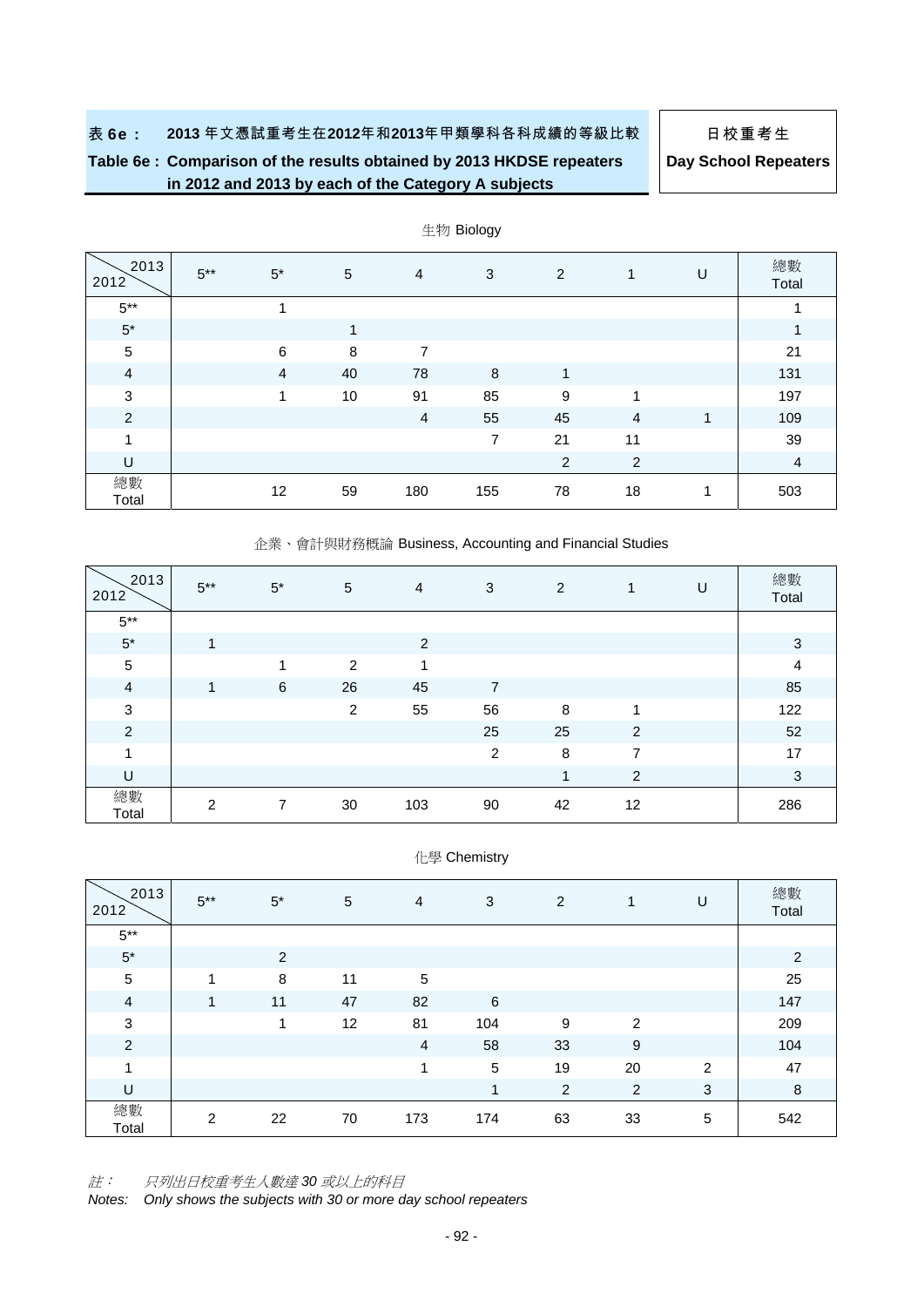# **Table 6e : Comparison of the results obtained by 2013 HKDSE repeaters in 2012 and 2013 by each of the Category A subjects**

**Day School Repeaters**

| 2013<br>2012            | $5***$ | $5^*$          | 5              | $\overline{4}$ | 3  | 2  | 1              | U | 總數<br>Total |
|-------------------------|--------|----------------|----------------|----------------|----|----|----------------|---|-------------|
| $5***$                  |        |                |                |                |    |    |                |   |             |
| $5^\star$               |        |                | $\mathbf{1}$   |                |    | 1  |                |   | 2           |
| 5                       |        | $\mathfrak{p}$ | $\overline{4}$ | 6              | 1  |    |                |   | 13          |
| $\overline{4}$          | 1      | 2              | 11             | 31             | 13 |    |                |   | 58          |
| $\mathbf{3}$            |        | $\overline{4}$ | 7              | 23             | 22 | 12 |                |   | 68          |
| $\overline{2}$          |        |                |                | $\sqrt{5}$     | 20 | 10 | 2              |   | 37          |
| $\overline{\mathbf{A}}$ |        |                |                |                |    | 3  | $\overline{c}$ | 4 | $\,6$       |
| U                       |        |                |                |                |    |    |                |   |             |
| 總數<br>Total             | -1     | 8              | 23             | 65             | 56 | 26 | 4              | 1 | 184         |

中國歷史 Chinese History

### 中國語文 Chinese Language

| 2013<br>2012   | $5***$ | $5^*$ | 5  | $\overline{4}$ | 3              | 2   | 1   | U  | 總數<br>Total |
|----------------|--------|-------|----|----------------|----------------|-----|-----|----|-------------|
| $5***$         |        |       |    |                |                |     |     |    |             |
| $5*$           | 1      |       | 1  | 1              |                |     |     |    | 3           |
| 5              | 4      | 7     | 5  | 15             | $\overline{4}$ | 3   |     |    | 35          |
| $\overline{a}$ | 2      | 13    | 39 | 125            | 77             | 17  |     |    | 273         |
| $\mathbf{3}$   |        | 7     | 26 | 173            | 208            | 91  | 2   | 1  | 508         |
| $\overline{c}$ |        | 2     | 10 | 135            | 267            | 256 | 51  | 2  | 723         |
| 1              |        |       | 1  | 12             | 52             | 165 | 80  | 7  | 317         |
| U              |        |       |    |                |                | 4   | 6   | 5  | 12          |
| 總數<br>Total    | 4      | 29    | 82 | 462            | 608            | 533 | 139 | 15 | 1872        |

#### 中國文學 Chinese Literature

| 2013<br>2012   | $5***$ | $5^*$ | 5 | 4              | 3  | $\overline{2}$ |                | U | 總數<br>Total    |
|----------------|--------|-------|---|----------------|----|----------------|----------------|---|----------------|
| $5***$         |        |       |   |                |    |                |                |   |                |
| $5^{\star}$    |        |       |   |                |    |                |                |   |                |
| $\sqrt{5}$     |        |       |   |                |    |                |                |   |                |
| $\overline{a}$ |        |       | 2 | $\overline{4}$ | 3  | 2              |                |   | 11             |
| $\mathbf{3}$   |        |       |   | $\overline{4}$ | 6  | 1              | $\overline{2}$ |   | 13             |
| 2              |        |       |   | 1              | 6  | 8              | 3              |   | 18             |
| и              |        |       |   |                | 2  | $\sqrt{5}$     |                |   | $\overline{ }$ |
| U              |        |       |   |                |    |                |                |   |                |
| 總數<br>Total    |        |       | 2 | 9              | 17 | 16             | 5              | ◢ | 51             |

註: 只列出日校重考生人數達 *30* 或以上的科目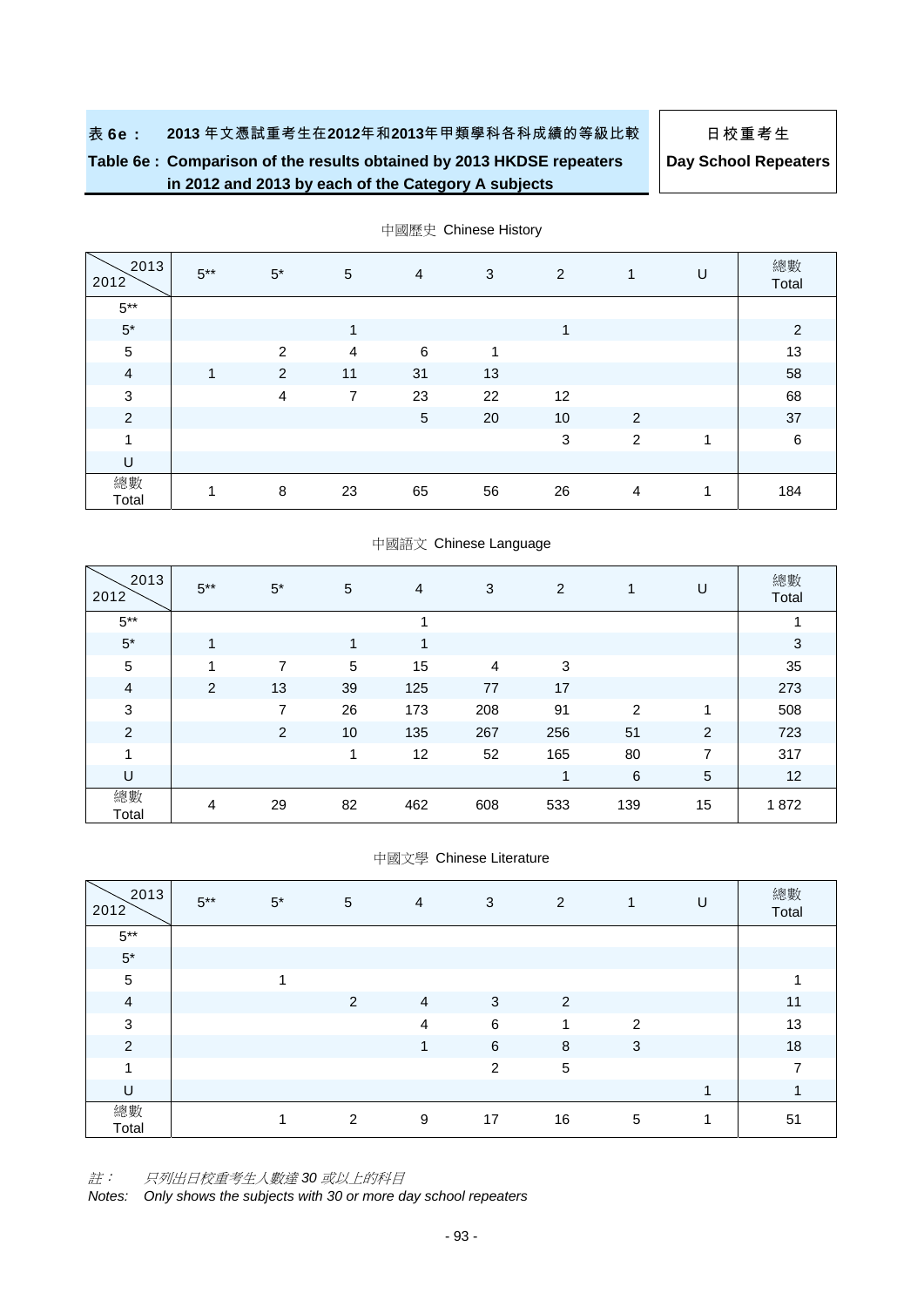# **Table 6e : Comparison of the results obtained by 2013 HKDSE repeaters in 2012 and 2013 by each of the Category A subjects**

**Day School Repeaters**

| 2013<br>2012   | $5***$         | $5^*$      | 5       | $\overline{4}$ | 3   | 2  | 1  | U | 總數<br>Total    |
|----------------|----------------|------------|---------|----------------|-----|----|----|---|----------------|
| $5***$         |                |            |         |                |     |    |    |   |                |
| $5^{\star}$    |                | 3          | 1       |                |     |    |    |   | $\overline{4}$ |
| $\sqrt{5}$     | 1              | $\sqrt{5}$ | 3       | 6              |     |    |    |   | 15             |
| $\overline{a}$ | $\overline{4}$ | 11         | 35      | 75             | 13  |    |    |   | 138            |
| $\mathbf{3}$   |                | 3          | $\,6\,$ | 63             | 51  | 6  |    |   | 129            |
| $\overline{2}$ |                |            |         | 18             | 46  | 37 | 6  |   | 107            |
| 1              |                |            |         |                | 8   | 13 | 10 |   | 31             |
| U              |                |            |         |                |     | 1  | 6  | 3 | 10             |
| 總數<br>Total    | 5              | 22         | 45      | 162            | 118 | 57 | 22 | 3 | 434            |

經濟 Economics

# 英國語文 English Language

| 2013<br>2012   | $5***$ | $5^*$          | $\sqrt{5}$     | $\overline{4}$ | 3   | 2              | $\mathbf{1}$ | U  | 總數<br>Total |
|----------------|--------|----------------|----------------|----------------|-----|----------------|--------------|----|-------------|
| $5***$         |        |                |                |                |     |                |              |    |             |
| $5*$           | 1      |                |                |                |     |                |              |    | 1           |
| $\mathbf 5$    |        | $\overline{4}$ | 7              | 1              |     |                |              |    | 12          |
| $\overline{a}$ |        | 3              | 26             | 93             | 17  |                |              |    | 139         |
| $\sqrt{3}$     |        |                | $\overline{7}$ | 148            | 400 | 23             |              |    | 578         |
| $\overline{c}$ |        |                |                | $\,6\,$        | 273 | 595            | 23           | 1  | 898         |
| 1              |        |                |                |                |     | 95             | 102          | 5  | 202         |
| $\sf U$        |        |                |                |                |     | $\overline{2}$ | 17           | 20 | 39          |
| 總數<br>Total    | 1      | 7              | 40             | 248            | 690 | 715            | 142          | 26 | 1869        |

#### 地理 Geography

| 2013<br>2012   | $5***$ | $5^*$          | $\overline{5}$ | $\overline{4}$ | 3       | 2  | $\mathbf{1}$ | U | 總數<br>Total    |
|----------------|--------|----------------|----------------|----------------|---------|----|--------------|---|----------------|
| $5***$         |        |                |                |                |         |    |              |   |                |
| $5^\star$      |        |                |                | 1              |         |    |              |   | 1              |
| $\sqrt{5}$     |        | $\mathfrak{p}$ |                | 3              |         |    |              |   | $\sqrt{5}$     |
| $\overline{4}$ |        | 6              | 11             | 40             | 13      |    | и            |   | 71             |
| $\mathsf 3$    |        | 2              | 3              | 49             | 43      | 16 | 1            | 1 | 115            |
| $\overline{2}$ |        |                |                | 12             | 30      | 22 | 2            | 1 | 67             |
| $\overline{1}$ |        |                |                |                | $\,6\,$ | 13 | 5            | 1 | 25             |
| U              |        |                |                |                |         | 4  | 3            |   | $\overline{7}$ |
| 總數<br>Total    |        | 10             | 14             | 105            | 92      | 55 | 12           | 3 | 291            |

註: 只列出日校重考生人數達 *30* 或以上的科目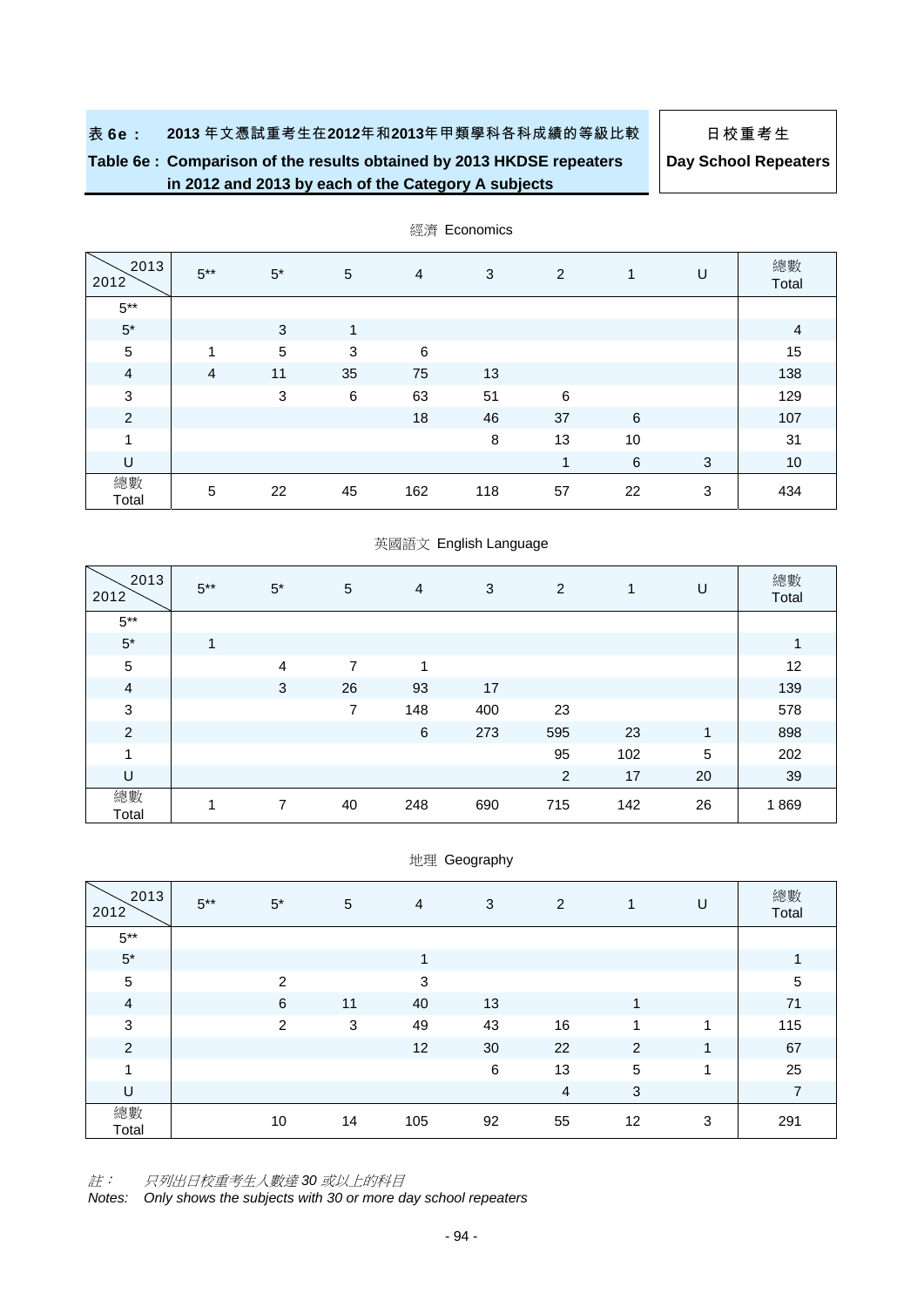# **Table 6e : Comparison of the results obtained by 2013 HKDSE repeaters in 2012 and 2013 by each of the Category A subjects**

**Day School Repeaters**

| 2013<br>2012   | $5***$ | $5^*$          | 5  | 4       | 3              | $\overline{2}$ | 1 | U | 總數<br>Total  |
|----------------|--------|----------------|----|---------|----------------|----------------|---|---|--------------|
| $5^{\ast\ast}$ |        |                |    |         |                |                |   |   |              |
| $5^\star$      |        |                |    |         |                |                |   |   |              |
| $\sqrt{5}$     | 1      | 4              | 2  | 2       |                |                |   |   | 6            |
| $\overline{a}$ | 4      | 3              | 9  | 26      | $\overline{7}$ |                |   |   | 46           |
| $\sqrt{3}$     | 4      |                | 3  | 31      | 16             | 9              |   |   | 60           |
| $\overline{2}$ |        |                |    | $\,8\,$ | $\sqrt{5}$     | 6              | 2 |   | 21           |
| 1              |        |                |    |         |                | 2              | 1 |   | $\mathbf{3}$ |
| U              |        |                |    |         |                |                |   |   |              |
| 總數<br>Total    | 3      | $\overline{4}$ | 14 | 67      | 28             | 17             | 3 |   | 136          |

歷史 History

#### 資訊及通訊科技 Information and Communication Technology

| 2013<br>2012   | $5***$ | $5^*$ | 5              | 4  | 3  | 2  | $\mathbf{1}$   | U | 總數<br>Total    |
|----------------|--------|-------|----------------|----|----|----|----------------|---|----------------|
| $5***$         |        |       |                |    |    |    |                |   |                |
| $5^\star$      |        |       |                |    |    |    |                |   |                |
| $\sqrt{5}$     |        |       | 1              | 1  |    |    |                |   | $\overline{2}$ |
| $\overline{4}$ |        | 1     | $\overline{4}$ | 21 | 8  | 1  |                |   | 35             |
| $\sqrt{3}$     |        |       |                | 15 | 32 | 4  |                |   | 51             |
| $\overline{2}$ |        |       |                | 1  | 16 | 17 | 2              |   | 36             |
| 1              |        |       |                |    |    | 6  | $\sqrt{5}$     |   | 11             |
| U              |        |       |                |    |    |    |                |   |                |
| 總數<br>Total    |        | 1     | 5              | 38 | 56 | 28 | $\overline{7}$ |   | 135            |

通識教育 Liberal Studies

| 2013<br>2012              | $5***$ | $5^*$ | 5  | $\overline{4}$ | 3   | 2   | $\mathbf{1}$ | U | 總數<br>Total    |
|---------------------------|--------|-------|----|----------------|-----|-----|--------------|---|----------------|
| $5***$                    |        |       |    |                |     |     |              |   |                |
| $5^\star$                 |        | 1     | 1  | $\overline{4}$ | 1   |     |              |   | $\overline{7}$ |
| $\,$ 5 $\,$               |        | 3     | 4  | 18             |     | 4   |              |   | 26             |
| $\overline{4}$            | 1      | 14    | 46 | 284            | 153 | 9   | 4            |   | 508            |
| $\ensuremath{\mathsf{3}}$ |        | 4     | 23 | 315            | 432 | 109 | 14           |   | 897            |
| $\overline{2}$            |        |       |    | 30             | 161 | 126 | 35           | 1 | 353            |
| $\overline{A}$            |        |       |    | $\overline{2}$ | 14  | 21  | 26           | 3 | 66             |
| U                         |        |       |    |                |     |     | 4            | 1 | $\sqrt{5}$     |
| 總數<br>Total               | 1      | 22    | 74 | 653            | 761 | 266 | 80           | 5 | 1862           |

註: 只列出日校重考生人數達 *30* 或以上的科目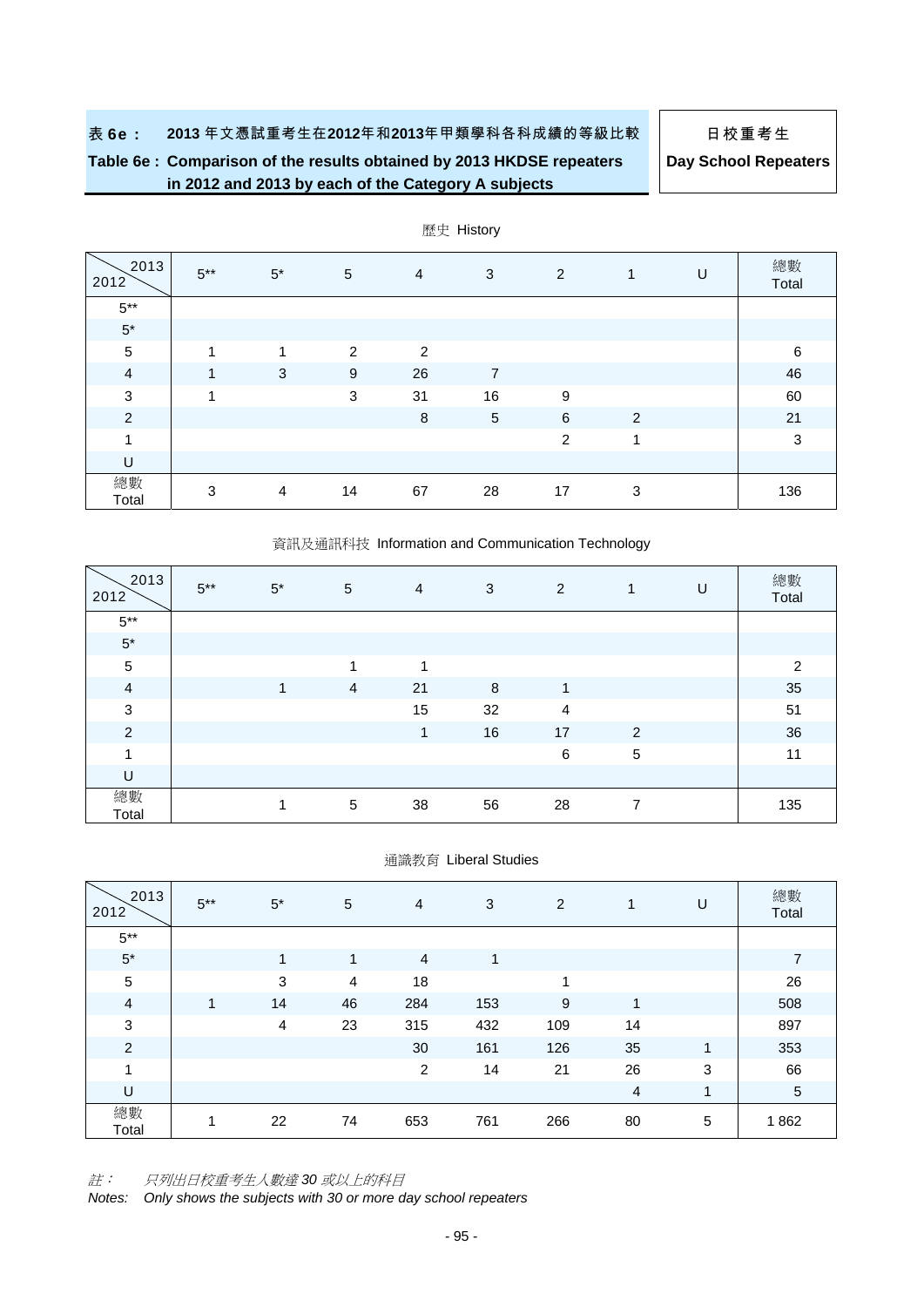# **Table 6e : Comparison of the results obtained by 2013 HKDSE repeaters in 2012 and 2013 by each of the Category A subjects**

**Day School Repeaters**

| 2013<br>2012   | $5***$ | $5^*$           | $\sqrt{5}$ | $\overline{4}$ | 3   | 2   | 1  | U              | 總數<br>Total |
|----------------|--------|-----------------|------------|----------------|-----|-----|----|----------------|-------------|
| $5***$         | 4      |                 |            |                |     |     |    |                | 1           |
| $5^*$          | 6      | 12 <sup>2</sup> | 3          | 1              |     |     |    |                | 22          |
| 5              | 6      | 24              | 46         | 29             |     |     |    |                | 105         |
| $\overline{4}$ | 2      | 30              | 129        | 294            | 37  |     |    |                | 492         |
| 3              |        | 1               | 13         | 256            | 257 | 30  |    |                | 557         |
| $\overline{c}$ |        |                 |            | 34             | 182 | 233 | 18 | $\overline{2}$ | 469         |
| 1              |        |                 |            | 1              | 15  | 101 | 46 | 7              | 170         |
| U              |        |                 |            |                | 1   | 7   | 16 | 19             | 43          |
| 總數<br>Total    | 15     | 67              | 191        | 615            | 492 | 371 | 80 | 28             | 1859        |

數學必修部分 Mathematics Compulsory Part

數學延伸部分(微積分與統計) Mathematics Extended Part (Calculus and Statistics)

| 2013<br>2012   | $5***$ | $5^*$          | 5              | 4              | 3              | $\overline{2}$ | 1          | U | 總數<br>Total |
|----------------|--------|----------------|----------------|----------------|----------------|----------------|------------|---|-------------|
| $5***$         |        |                |                |                |                |                |            |   |             |
| $5^{\star}$    |        |                | 1              |                |                |                |            |   | 1           |
| $\sqrt{5}$     | 2      | 2              | 2              | $\overline{4}$ | и              |                |            |   | 11          |
| $\overline{a}$ |        | 1              | 6              | 26             | $\overline{2}$ | 1              |            |   | 36          |
| $\mathbf{3}$   |        |                | 1              | 21             | 19             | $\overline{4}$ | 1          |   | 47          |
| $\overline{2}$ |        |                | $\overline{c}$ | $\overline{2}$ | 15             | 12             | -1         |   | 32          |
| $\overline{ }$ |        |                |                |                | 1              | $\overline{4}$ | 3          |   | 8           |
| U              |        |                |                |                |                | $\mathbf{3}$   |            |   | 3           |
| 總數<br>Total    | 2      | $\overline{4}$ | 12             | 53             | 38             | 24             | $\sqrt{5}$ |   | 138         |

數學延伸部分(代數與微積分) Mathematics Extended Part (Algebra and Calculus)

| 2013<br>2012   | $5***$ | $5^*$      | 5              | $\overline{4}$ | 3              | 2  | 1 | U | 總數<br>Total    |
|----------------|--------|------------|----------------|----------------|----------------|----|---|---|----------------|
| $5***$         |        |            |                |                |                |    |   |   |                |
| $5^\star$      |        | 3          | 2              |                |                |    |   |   | $\overline{5}$ |
| $\sqrt{5}$     | 3      | $\sqrt{5}$ | 5              | 2              | 2              |    |   |   | 17             |
| $\overline{a}$ |        | 2          | 10             | 21             | $\overline{4}$ |    |   |   | 37             |
| $\sqrt{3}$     |        |            | 10             | 16             | 20             | 8  | 1 |   | 55             |
| $\overline{c}$ |        |            | $\overline{2}$ | 2              | 10             | 6  | 2 |   | 22             |
| $\overline{ }$ |        |            |                |                | 2              | 1  | 4 | и | $\sqrt{5}$     |
| U              |        |            |                |                |                |    | ۸ |   | 1              |
| 總數<br>Total    | 3      | 10         | 29             | 41             | 38             | 15 | 5 | 1 | 142            |

註: 只列出日校重考生人數達 *30* 或以上的科目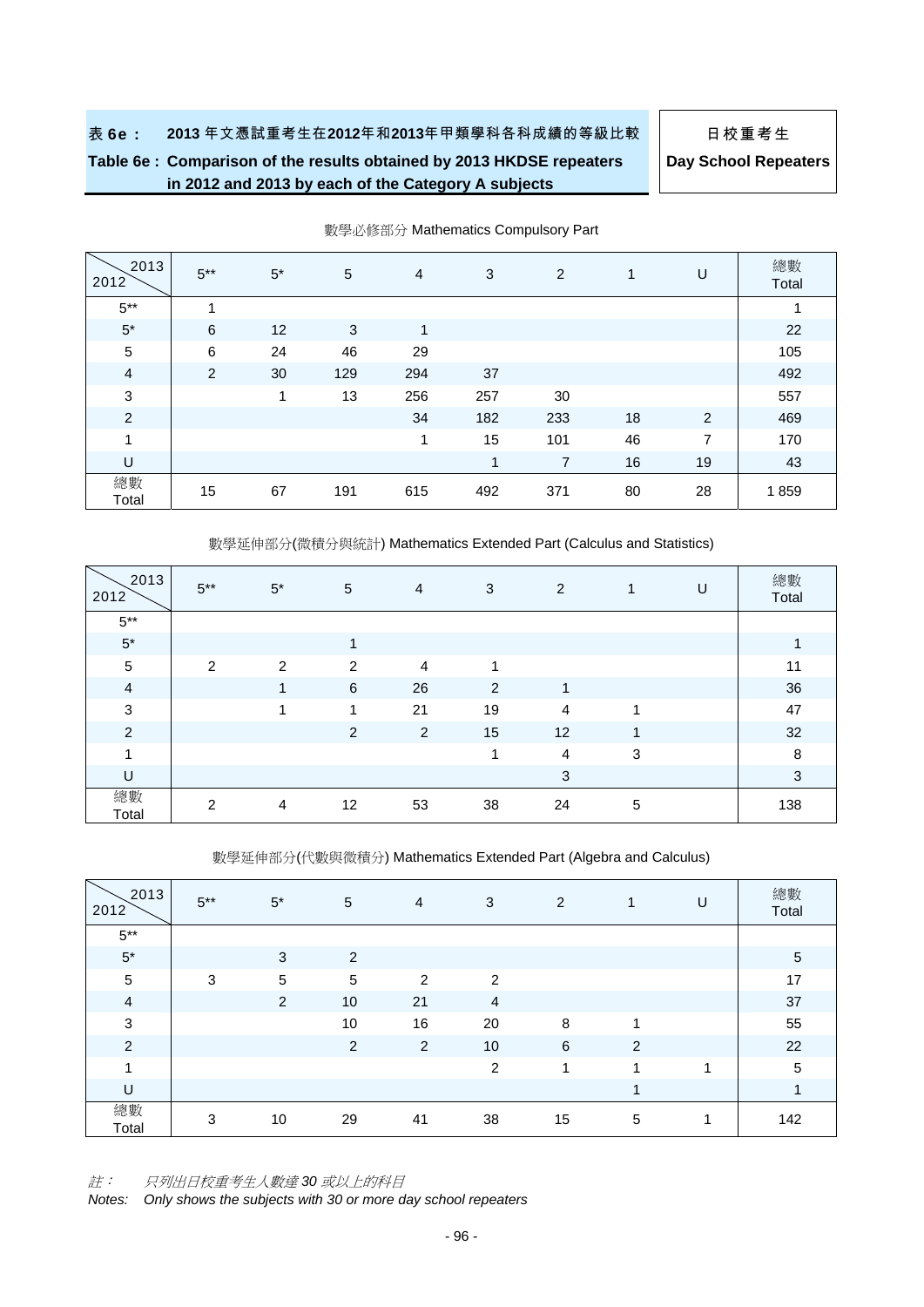# **Table 6e : Comparison of the results obtained by 2013 HKDSE repeaters in 2012 and 2013 by each of the Category A subjects**

**Day School Repeaters**

| 2013<br>2012   | $5***$ | $5^*$          | $\overline{5}$ | $\overline{4}$ | 3   | $\overline{2}$ | 1              | U              | 總數<br>Total  |
|----------------|--------|----------------|----------------|----------------|-----|----------------|----------------|----------------|--------------|
| $5***$         |        |                |                |                |     |                |                |                |              |
| $5^{\ast}$     | 1      | 9              | $\overline{2}$ |                |     |                |                |                | 12           |
| $\sqrt{5}$     |        | 12             | 11             | $10$           |     |                |                |                | 33           |
| $\overline{a}$ |        | $\overline{7}$ | 62             | 58             | 12  |                |                |                | 139          |
| $\mathbf{3}$   |        | 1              | 12             | 87             | 55  | 8              |                |                | 163          |
| $\overline{2}$ |        |                |                | 13             | 44  | 15             | 3              |                | 75           |
| 1              |        |                |                |                | 11  | 11             | $\overline{7}$ | $\overline{2}$ | 31           |
| U              |        |                |                |                |     |                | $\sqrt{3}$     |                | $\mathbf{3}$ |
| 總數<br>Total    | 1      | 29             | 87             | 168            | 122 | 34             | 13             | 2              | 456          |

### 物理 Physics

#### 科學 – 組合科學 Science – Combined Science

| 2013<br>2012   | $5***$ | $5^*$ | 5              | 4  | 3  | 2  | $\mathbf{1}$ | U | 總數<br>Total    |
|----------------|--------|-------|----------------|----|----|----|--------------|---|----------------|
| $5***$         |        |       |                |    |    |    |              |   |                |
| $5^{\ast}$     |        |       |                |    |    |    |              |   | 1              |
| $\sqrt{5}$     |        |       | и              | и  |    |    |              |   | 2              |
| $\overline{4}$ |        | 4     | $\overline{5}$ | 19 | 4  |    |              |   | 29             |
| $\sqrt{3}$     |        |       | 3              | 29 | 23 | 2  | 1            |   | 58             |
| $\overline{c}$ |        |       |                | 4  | 21 | 11 | 2            | 1 | 39             |
| 1              |        |       |                |    | 4  | 12 | $\sqrt{5}$   |   | 21             |
| U              |        |       |                |    |    | 1  | 1            |   | $\overline{2}$ |
| 總數<br>Total    |        | 2     | 9              | 53 | 52 | 26 | 9            | 1 | 152            |

#### 旅遊與款待 Tourism and Hospitality Studies

| 2013<br>2012   | $5***$ | $5^*$ | 5 | 4              | $\ensuremath{\mathsf{3}}$ | 2              | $\mathbf{1}$ | U | 總數<br>Total |
|----------------|--------|-------|---|----------------|---------------------------|----------------|--------------|---|-------------|
| $5***$         |        |       |   |                |                           |                |              |   |             |
| $5^\star$      |        |       |   |                |                           |                |              |   |             |
| $\sqrt{5}$     |        |       |   | 1              |                           |                |              |   |             |
| $\overline{a}$ |        |       | 1 | 2              | $\mathbf 1$               | $\overline{2}$ |              |   | 6           |
| $\sqrt{3}$     |        |       | 1 | 11             | 7                         | 3              |              |   | 22          |
| $\overline{2}$ |        |       |   | $\overline{2}$ | 9                         | $\sqrt{3}$     |              |   | 14          |
| $\overline{A}$ |        |       |   |                |                           |                | 2            | и | 3           |
| U              |        |       |   |                |                           |                | 4            | и | 2           |
| 總數<br>Total    |        |       | 2 | 16             | 17                        | 8              | 3            | 2 | 48          |

註: 只列出日校重考生人數達 *30* 或以上的科目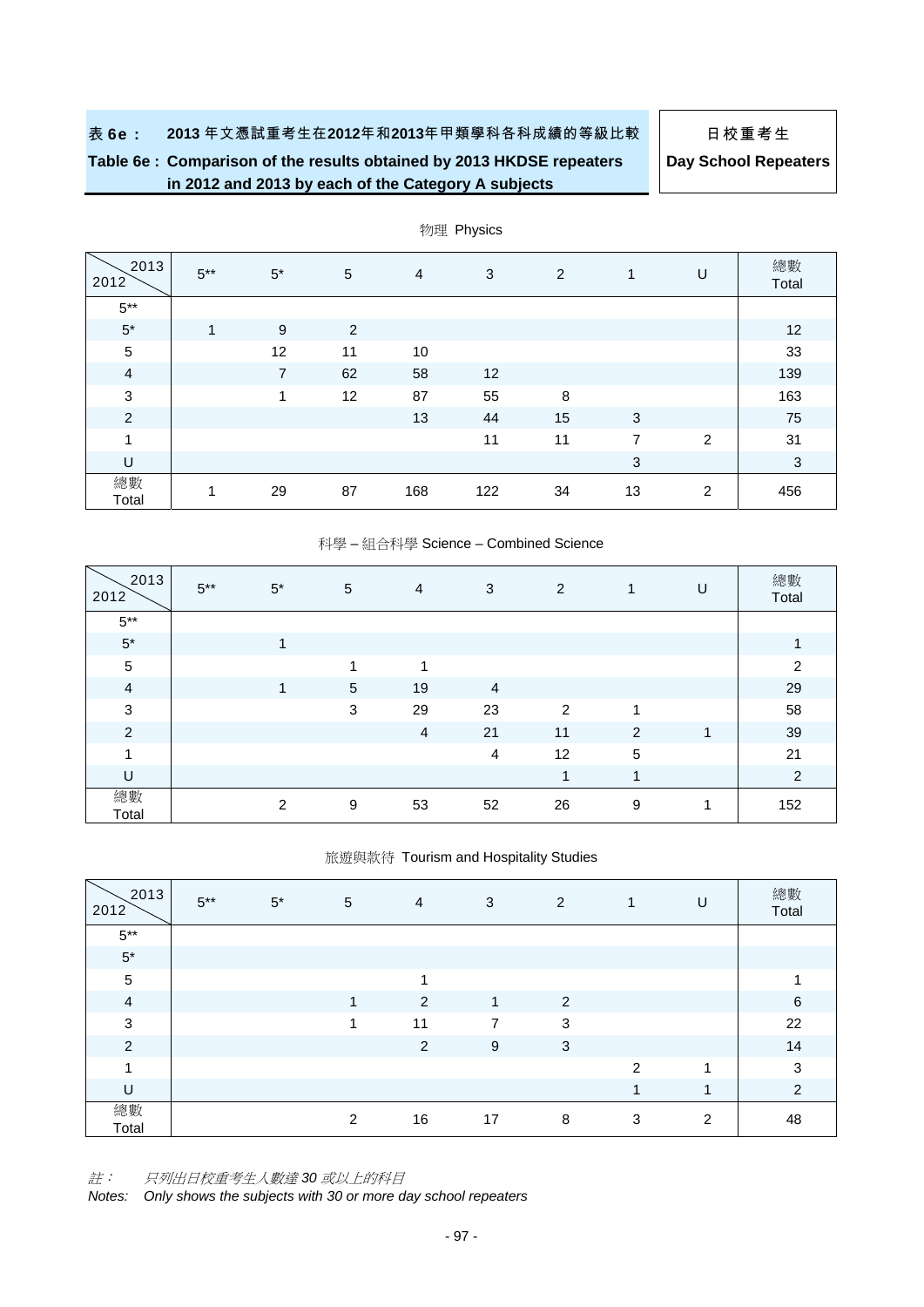# **Table 6e : Comparison of the results obtained by 2013 HKDSE repeaters in 2012 and 2013 by each of the Category A subjects**

**Day School Repeaters**

| 2013<br>2012   | $5***$ | $5^*$ | 5 | $\overline{4}$ | 3 | $\overline{2}$ | 1 | U | 總數<br>Total |
|----------------|--------|-------|---|----------------|---|----------------|---|---|-------------|
| $5***$         |        |       |   |                |   |                |   |   |             |
| $5^{\star}$    |        |       |   |                |   |                |   |   |             |
| $\sqrt{5}$     |        |       |   |                |   |                |   |   |             |
| $\overline{a}$ |        |       |   | $\mathbf{1}$   |   |                |   |   | 1           |
| 3              |        |       |   | 10             | 5 |                | 1 |   | 16          |
| $\overline{c}$ |        |       |   | 3              |   | $\sqrt{5}$     | 1 | 1 | 10          |
| 4              |        |       |   |                | 3 | 1              |   | 2 | 6           |
| U              |        |       |   |                | 1 |                |   |   |             |
| 總數<br>Total    |        |       |   | 14             | 9 | 6              | 2 | 3 | 34          |

#### 視覺藝術 Visual Arts

註: 只列出日校重考生人數達 *30* 或以上的科目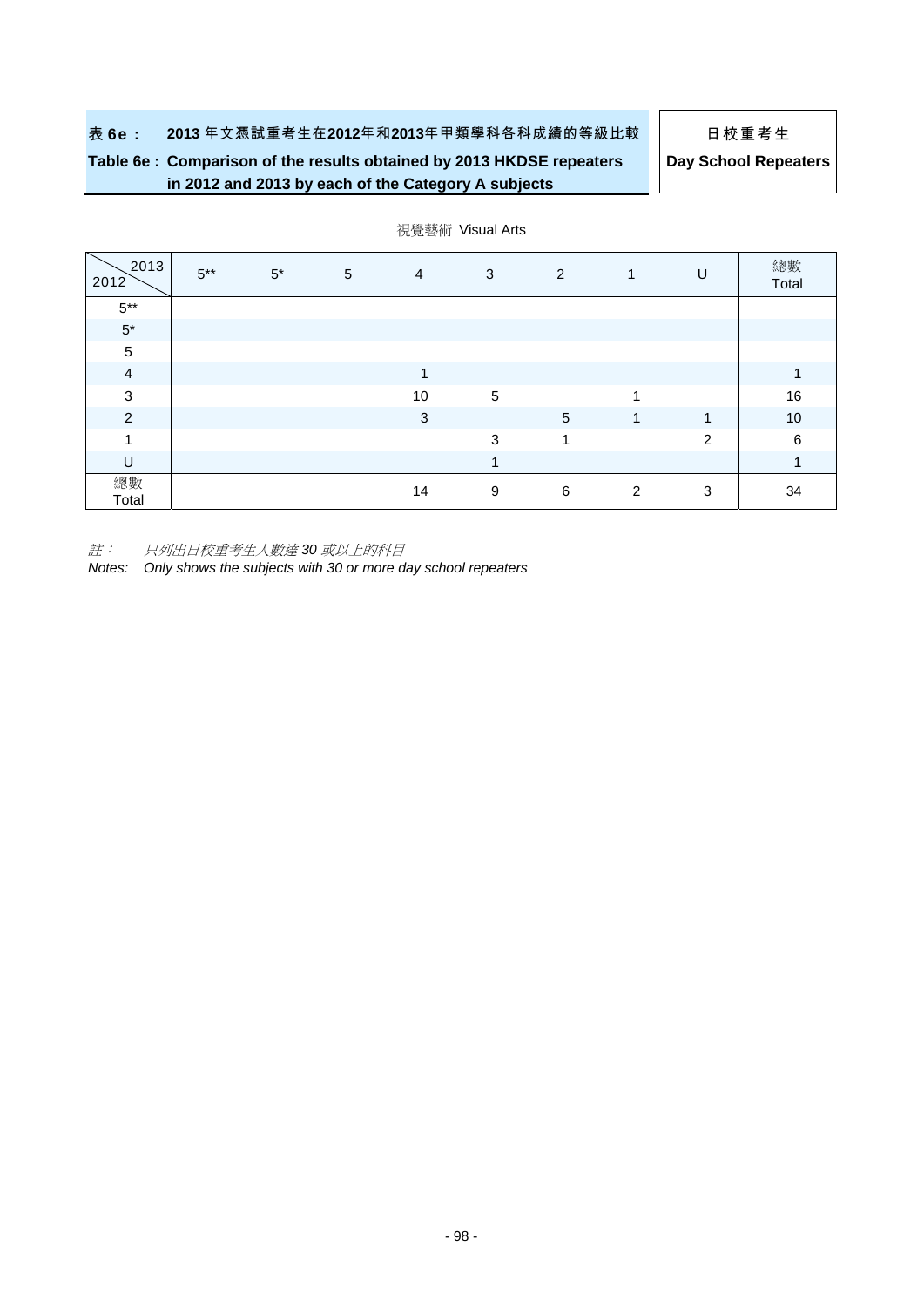# **Table 6f : Comparison of the results obtained by 2013 HKDSE repeaters in 2012 and 2013 by each of the Category A subjects**

**All Repeaters**

| 2013<br>2012   | $5***$ | $5^*$                   | 5   | $\overline{4}$ | 3   | 2              |    | U  | 總數<br>Total |
|----------------|--------|-------------------------|-----|----------------|-----|----------------|----|----|-------------|
| $5***$         | 2      | $\overline{\mathbf{A}}$ |     |                |     |                |    |    | 3           |
| $5^*$          | 2      | 2                       | 1   |                |     |                |    |    | 5           |
| $\sqrt{5}$     | 1      | 11                      | 23  | 25             |     |                |    |    | 60          |
| $\overline{4}$ | 2      | 11                      | 86  | 203            | 56  | $\overline{4}$ |    |    | 362         |
| $\sqrt{3}$     |        | 4                       | 22  | 206            | 242 | 64             | 3  |    | 541         |
| 2              |        |                         |     | 9              | 108 | 135            | 33 | 5  | 290         |
| 1              |        |                         |     | 2              | 16  | 54             | 38 | 9  | 119         |
| U              |        |                         |     |                | 3   | $\sqrt{5}$     | 6  | 6  | 20          |
| 總數<br>Total    | 7      | 29                      | 132 | 445            | 425 | 262            | 80 | 20 | 1 400       |

### 生物 Biology

企業、會計與財務概論 Business, Accounting and Financial Studies

| 2013<br>2012   | $5***$ | $5^*$          | 5  | $\overline{4}$ | 3          | 2   | 1          | U              | 總數<br>Total    |
|----------------|--------|----------------|----|----------------|------------|-----|------------|----------------|----------------|
| $5***$         |        | 4              |    |                |            |     |            |                | 4              |
| $5^\star$      | 2      |                |    | 2              |            |     |            |                | $\overline{4}$ |
| $\sqrt{5}$     |        | 7              | 10 | 10             |            |     |            | 4              | 28             |
| $\overline{4}$ | 1      | 12             | 47 | 135            | 44         |     |            | 1              | 240            |
| 3              |        | $\overline{2}$ | 4  | 112            | 142        | 41  | 2          | 2              | 305            |
| $\overline{c}$ |        |                |    | 4              | 42         | 72  | 10         | 1              | 129            |
| 1              |        |                |    |                | $\sqrt{5}$ | 22  | 22         | 1              | 50             |
| U              |        |                |    |                | 1          | 2   | $\sqrt{5}$ | $\overline{5}$ | 13             |
| 總數<br>Total    | 3      | 22             | 61 | 263            | 234        | 137 | 39         | 11             | 770            |

|  | 化學 Chemistry |
|--|--------------|
|--|--------------|

| 2013<br>2012   | $5***$         | $5*$ | 5              | 4   | 3   | 2   | 1  | U  | 總數<br>Total |
|----------------|----------------|------|----------------|-----|-----|-----|----|----|-------------|
| $5***$         | $\overline{A}$ |      |                |     |     |     |    |    | 1           |
| $5^{\star}$    | 3              | 3    | $\overline{4}$ |     |     |     |    |    | 10          |
| $\sqrt{5}$     | 5              | 15   | 28             | 21  | и   |     |    |    | 70          |
| 4              | $\overline{2}$ | 16   | 96             | 203 | 56  | 3   | 4  |    | 377         |
| $\mathbf{3}$   |                | 1    | 17             | 163 | 281 | 50  | 8  | 1  | 521         |
| $\overline{c}$ |                |      | $\overline{2}$ | 8   | 99  | 85  | 34 | 3  | 231         |
| 1              |                |      |                | 1   | 8   | 32  | 44 | 10 | 95          |
| U              |                |      |                |     | 1   | 3   | 6  | 16 | 26          |
| 總數<br>Total    | 11             | 35   | 147            | 396 | 446 | 173 | 93 | 30 | 1 3 3 1     |

註: 只列出日校重考生人數達 *30* 或以上的科目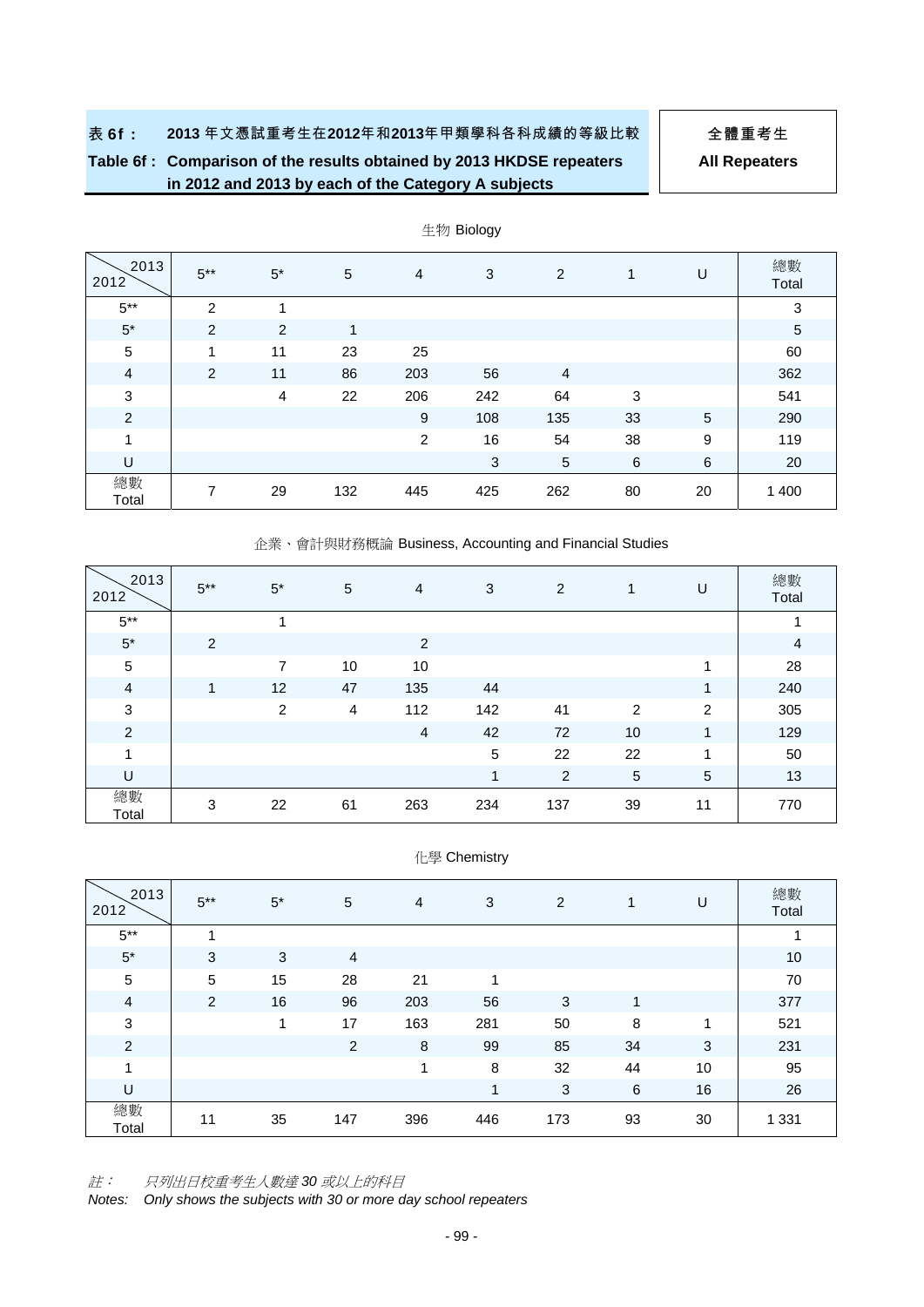# **Table 6f : Comparison of the results obtained by 2013 HKDSE repeaters in 2012 and 2013 by each of the Category A subjects**

**All Repeaters**

| 2013<br>2012   | $5***$ | $5^*$          | 5  | $\overline{4}$ | 3          | 2              | $\mathbf{1}$ | U | 總數<br>Total    |
|----------------|--------|----------------|----|----------------|------------|----------------|--------------|---|----------------|
| $5^{\ast\ast}$ |        |                |    |                |            |                |              |   |                |
| $5^\star$      |        | 1              | 1  | 3              |            | 4              |              |   | 6              |
| $\mathbf 5$    |        | $\overline{4}$ | 6  | 12             | $\sqrt{5}$ |                |              |   | 27             |
| $\overline{4}$ | 2      | 8              | 23 | 68             | 38         | $\overline{c}$ |              |   | 141            |
| 3              |        | 5              | 8  | 48             | 77         | 34             | 3            |   | 175            |
| $\overline{2}$ |        |                |    | $\overline{7}$ | 32         | 28             | 6            | 1 | 74             |
| 4              |        |                |    |                |            | 9              | 13           | 2 | 24             |
| U              |        |                |    |                |            |                |              | 5 | $\overline{5}$ |
| 總數<br>Total    | 2      | 18             | 38 | 138            | 152        | 74             | 22           | 8 | 452            |

中國歷史 Chinese History

#### 中國語文 Chinese Language

| 2013<br>2012   | $5***$ | $5^*$ | 5              | $\overline{4}$ | 3       | 2          | 1   | U   | 總數<br>Total |
|----------------|--------|-------|----------------|----------------|---------|------------|-----|-----|-------------|
| $5***$         |        |       | $\overline{2}$ |                |         |            |     |     | 4           |
| $5*$           |        |       | $\overline{2}$ | 4              |         |            |     |     | 7           |
| $\sqrt{5}$     |        | 12    | 13             | 38             | 12      | $\sqrt{5}$ | 4   | 1   | 83          |
| 4              | 9      | 28    | 101            | 396            | 305     | 68         | 2   | 6   | 915         |
| 3              |        | 23    | 71             | 521            | 788     | 428        | 24  | 20  | 1875        |
| $\overline{c}$ | 1      | 7     | 37             | 467            | 1 1 8 7 | 1 4 4 4    | 303 | 38  | 3 4 8 4     |
| 1              |        |       | 2              | 30             | 166     | 791        | 592 | 55  | 1636        |
| U              |        |       |                |                | 1       | 6          | 19  | 24  | 50          |
| 總數<br>Total    | 13     | 70    | 228            | 1 4 5 7        | 2 4 5 9 | 2742       | 941 | 144 | 8 0 5 4     |

#### 中國文學 Chinese Literature

| 2013<br>2012   | $5***$ | $5^*$                   | 5               | 4              | 3              | 2              | 1  | U              | 總數<br>Total |
|----------------|--------|-------------------------|-----------------|----------------|----------------|----------------|----|----------------|-------------|
| $5***$         |        |                         |                 |                |                |                |    |                |             |
| $5^{\star}$    |        |                         |                 |                |                |                |    |                |             |
| $\sqrt{5}$     |        |                         | и               | -4             |                |                |    |                | 3           |
| $\overline{4}$ |        |                         | $\overline{4}$  | 6              | 14             | $\overline{4}$ |    |                | 28          |
| $\mathsf 3$    |        | $\overline{\mathbf{A}}$ |                 | 15             | 29             | 9              | 2  | 1              | 57          |
| $\overline{2}$ |        |                         |                 | $\overline{4}$ | 15             | 21             | 9  |                | 49          |
| 1              |        |                         |                 |                | $\overline{4}$ | 16             | 1  |                | 21          |
| U              |        |                         |                 |                |                |                |    | $\overline{2}$ | 2           |
| 總數<br>Total    |        | 2                       | $5\phantom{.0}$ | 26             | 62             | 50             | 12 | 3              | 160         |

註: 只列出日校重考生人數達 *30* 或以上的科目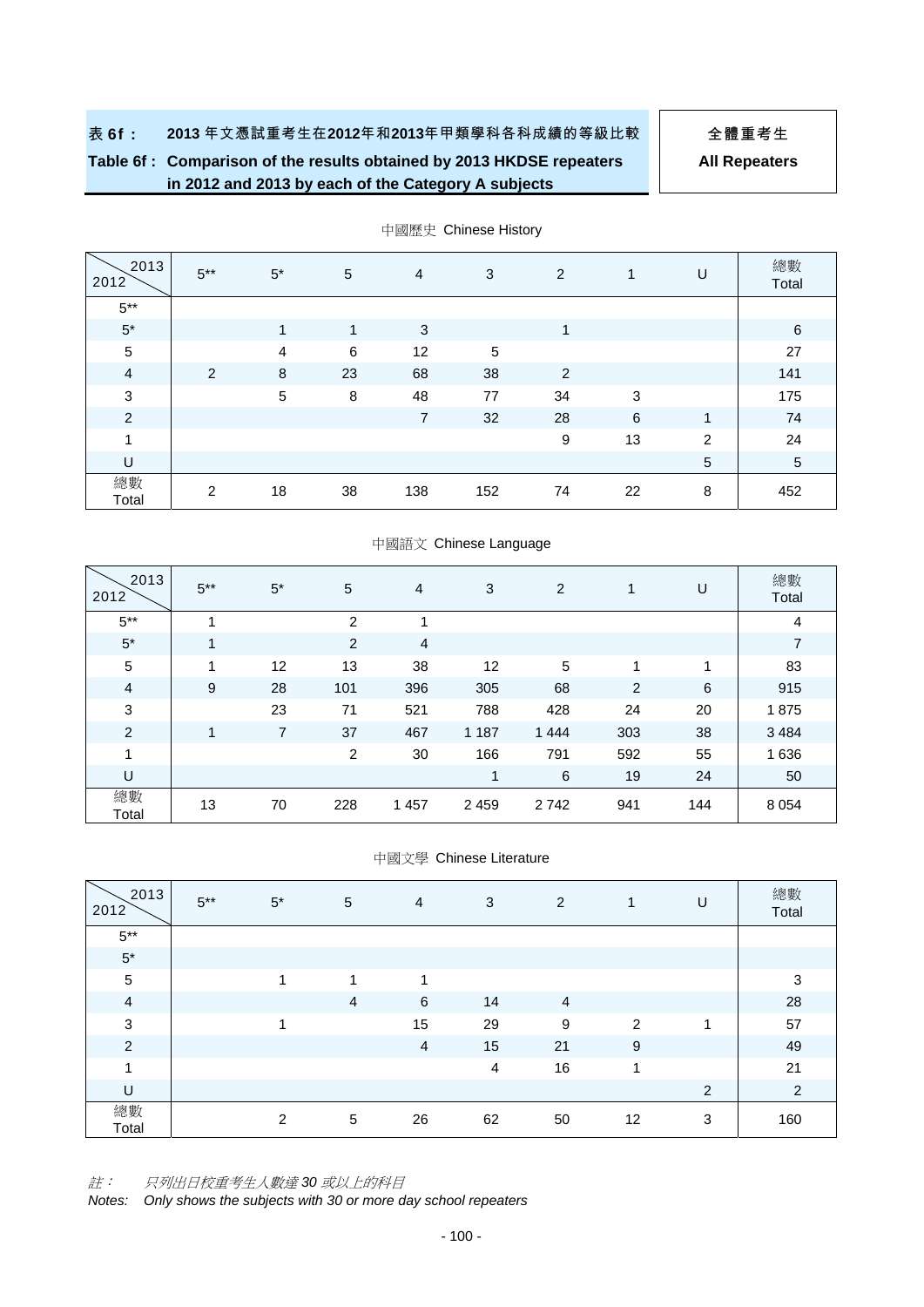# **Table 6f : Comparison of the results obtained by 2013 HKDSE repeaters in 2012 and 2013 by each of the Category A subjects**

**All Repeaters**

| 2013<br>2012   | $5***$ | $5^*$           | $\overline{5}$ | 4   | 3              | 2   | 1   | U  | 總數<br>Total |
|----------------|--------|-----------------|----------------|-----|----------------|-----|-----|----|-------------|
| $5***$         |        | 1               |                |     |                |     |     |    | 1           |
| $5^\star$      |        | $5\overline{)}$ | 2              | 1   |                |     |     |    | 8           |
| $\overline{5}$ | 2      | 13              | 10             | 29  | 3              |     |     |    | 57          |
| $\overline{4}$ | 9      | 30              | 89             | 255 | 66             | 3   |     | 1  | 453         |
| $\mathbf{3}$   |        | 6               | 23             | 163 | 173            | 39  | 1   |    | 405         |
| $\overline{2}$ |        | 1               | 2              | 38  | 107            | 114 | 25  | 2  | 289         |
| 1              |        |                 |                | 1   | 19             | 53  | 79  | 6  | 158         |
| U              |        |                 |                |     | $\overline{1}$ | 3   | 17  | 11 | 32          |
| 總數<br>Total    | 11     | 56              | 126            | 487 | 369            | 212 | 122 | 20 | 1 4 0 3     |

經濟 Economics

#### 英國語文 English Language

| 2013<br>2012   | $5***$         | $5^*$ | 5   | 4       | 3    | 2           | $\mathbf{1}$ | U              | 總數<br>Total |
|----------------|----------------|-------|-----|---------|------|-------------|--------------|----------------|-------------|
| $5***$         |                |       |     |         |      |             |              |                |             |
| $5*$           | $\overline{7}$ | 6     | 3   | 1       |      |             |              |                | 17          |
| $\sqrt{5}$     | 1              | 17    | 34  | 15      |      |             |              |                | 67          |
| $\overline{4}$ |                | 16    | 132 | 475     | 87   | 1           | 1            |                | 712         |
| $\sqrt{3}$     | 1              |       | 10  | 582     | 1822 | 228         | 7            | 3              | 2653        |
| $\overline{c}$ |                |       | 1   | 15      | 837  | 2 4 2 6     | 141          | $\overline{7}$ | 3 4 2 7     |
| 1              |                |       |     |         | 1    | 384         | 613          | 53             | 1 0 5 1     |
| $\sf U$        |                |       |     |         |      | $\mathbf 5$ | 59           | 86             | 150         |
| 總數<br>Total    | 9              | 39    | 180 | 1 0 8 8 | 2747 | 3 0 4 4     | 821          | 149            | 8 0 7 7     |

#### 地理 Geography

| 2013<br>2012   | $5***$         | $5^*$ | 5          | $\overline{4}$ | 3   | 2              | 1  | U       | 總數<br>Total |
|----------------|----------------|-------|------------|----------------|-----|----------------|----|---------|-------------|
| $5^{\ast\ast}$ |                |       |            |                |     |                |    |         |             |
| $5^{\star}$    |                |       |            | 3              |     |                |    |         | 3           |
| $\sqrt{5}$     | $\overline{ }$ | 2     | 2          | $\mathbf{3}$   |     |                |    |         | 8           |
| $\overline{4}$ | 1              | 12    | 38         | 96             | 48  | $\overline{5}$ |    |         | 201         |
| $\mathbf{3}$   | 1              | 3     | $\sqrt{5}$ | 97             | 115 | 43             | 6  | 1       | 271         |
| $\overline{2}$ |                |       |            | 15             | 55  | 54             | 16 | 1       | 141         |
| 1              |                |       |            |                | 14  | 35             | 16 | 5       | 70          |
| U              |                |       |            |                |     | 4              | 4  | $\,8\,$ | 16          |
| 總數<br>Total    | 3              | 17    | 45         | 214            | 232 | 141            | 43 | 15      | 710         |

註: 只列出日校重考生人數達 *30* 或以上的科目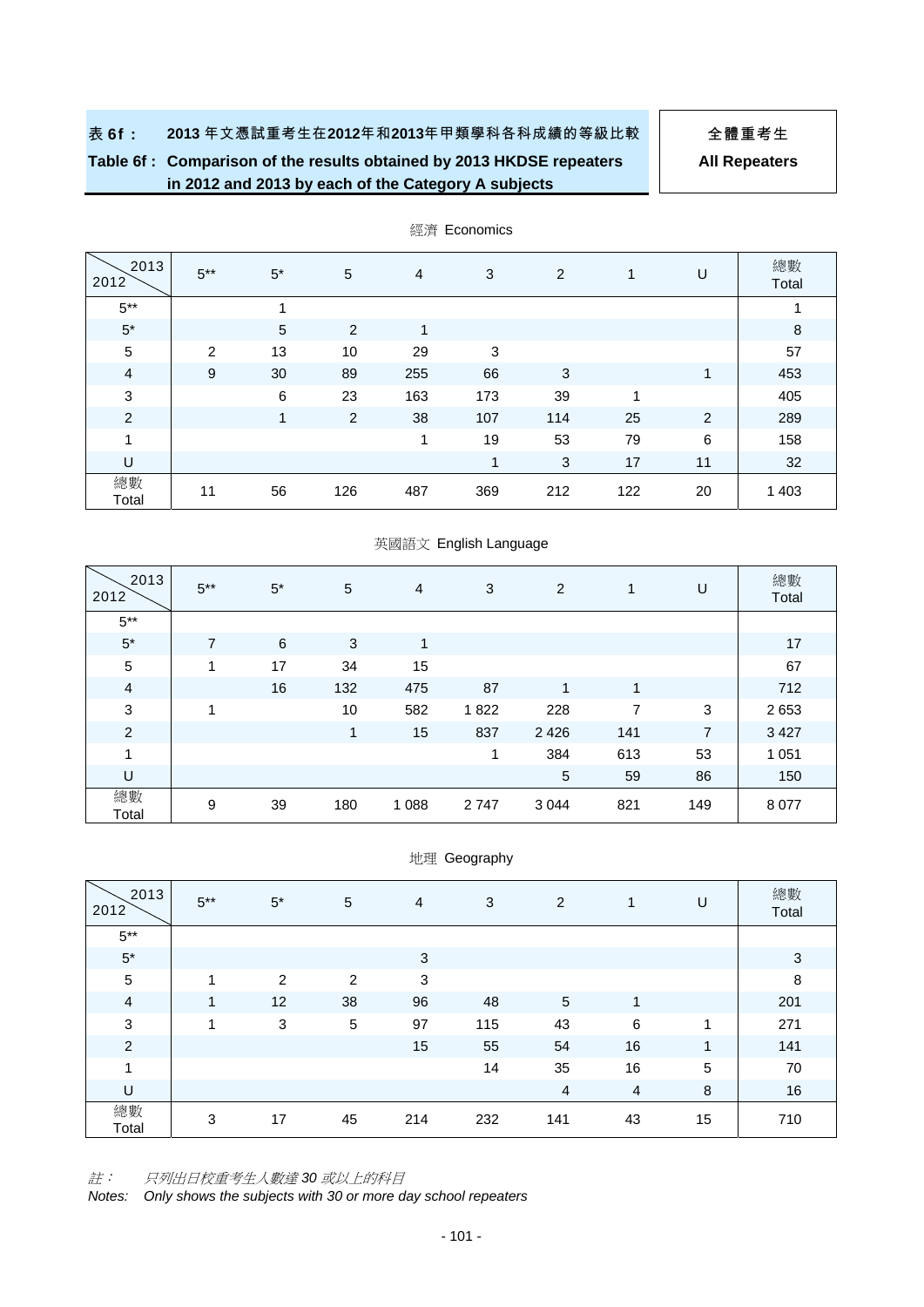# **Table 6f : Comparison of the results obtained by 2013 HKDSE repeaters in 2012 and 2013 by each of the Category A subjects**

**All Repeaters**

| 2013<br>2012   | $5***$         | $5^*$ | $\sqrt{5}$     | 4   | 3          | $\overline{2}$ | 1  | U | 總數<br>Total  |
|----------------|----------------|-------|----------------|-----|------------|----------------|----|---|--------------|
| $5^{\ast\ast}$ |                |       |                |     |            |                |    |   |              |
| $5^\star$      |                |       |                | 1   |            |                |    |   | $\mathbf{1}$ |
| $\sqrt{5}$     | $\overline{4}$ | 3     | $\overline{4}$ | 9   | 1          |                |    |   | 21           |
| $\overline{a}$ | 3              | 14    | 24             | 85  | 31         | 5              |    |   | 162          |
| $\mathbf{3}$   | 2              | 1     | 10             | 60  | 51         | 25             |    |   | 149          |
| $\overline{2}$ |                |       |                | 11  | 16         | 19             | 7  |   | 53           |
| 1              |                |       |                |     | $\sqrt{3}$ | 7              | 6  | 1 | 17           |
| U              |                |       |                |     |            |                |    |   |              |
| 總數<br>Total    | 9              | 18    | 38             | 166 | 102        | 56             | 13 | 1 | 403          |

歷史 History

#### 資訊及通訊科技 Information and Communication Technology

| 2013<br>2012   | $5***$ | $5^*$ | 5       | 4              | 3   | 2  | $\mathbf{1}$   | U          | 總數<br>Total    |
|----------------|--------|-------|---------|----------------|-----|----|----------------|------------|----------------|
| $5***$         |        |       |         |                |     |    |                |            | 1              |
| $5^\star$      |        | 3     |         | 1              |     |    |                |            | $\overline{4}$ |
| $\sqrt{5}$     |        | 2     | $\,6\,$ | $\sqrt{5}$     |     |    |                |            | 13             |
| $\overline{a}$ |        | 3     | 18      | 58             | 14  | 2  |                |            | 95             |
| $\mathbf{3}$   |        |       | 3       | 33             | 68  | 11 | 1              |            | 116            |
| $\overline{2}$ |        |       |         | $\overline{2}$ | 30  | 48 | $\overline{7}$ |            | 87             |
| 1              |        |       |         |                | 1   | 13 | 14             | $\sqrt{5}$ | 33             |
| U              |        |       |         |                |     |    |                |            |                |
| 總數<br>Total    |        | 8     | 28      | 99             | 113 | 74 | 22             | 5          | 349            |

通識教育 Liberal Studies

| 2013<br>2012   | $5***$ | $5^*$          | 5   | $\overline{4}$ | 3       | 2   | 1   | U  | 總數<br>Total |
|----------------|--------|----------------|-----|----------------|---------|-----|-----|----|-------------|
| $5***$         | 1      |                | и   |                |         |     |     |    | 2           |
| $5^{\ast}$     |        | 3              | 2   | 6              | 2       | 1   |     |    | 14          |
| 5              | 1      | $\overline{4}$ | 12  | 43             | 10      | 1   |     |    | 71          |
| 4              | 7      | 35             | 97  | 658            | 430     | 53  | 1   | 1  | 1 2 8 2     |
| $\sqrt{3}$     | 2      | 21             | 48  | 695            | 1 1 7 1 | 410 | 46  | 1  | 2 3 9 4     |
| $\overline{c}$ |        |                | 3   | 74             | 370     | 357 | 135 | 4  | 943         |
| 1              |        |                |     | 6              | 40      | 92  | 114 | 17 | 269         |
| U              |        |                |     |                | 1       | 1   | 6   | 6  | 14          |
| 總數<br>Total    | 11     | 63             | 163 | 1482           | 2 0 2 4 | 915 | 302 | 29 | 4 9 8 9     |

註: 只列出日校重考生人數達 *30* 或以上的科目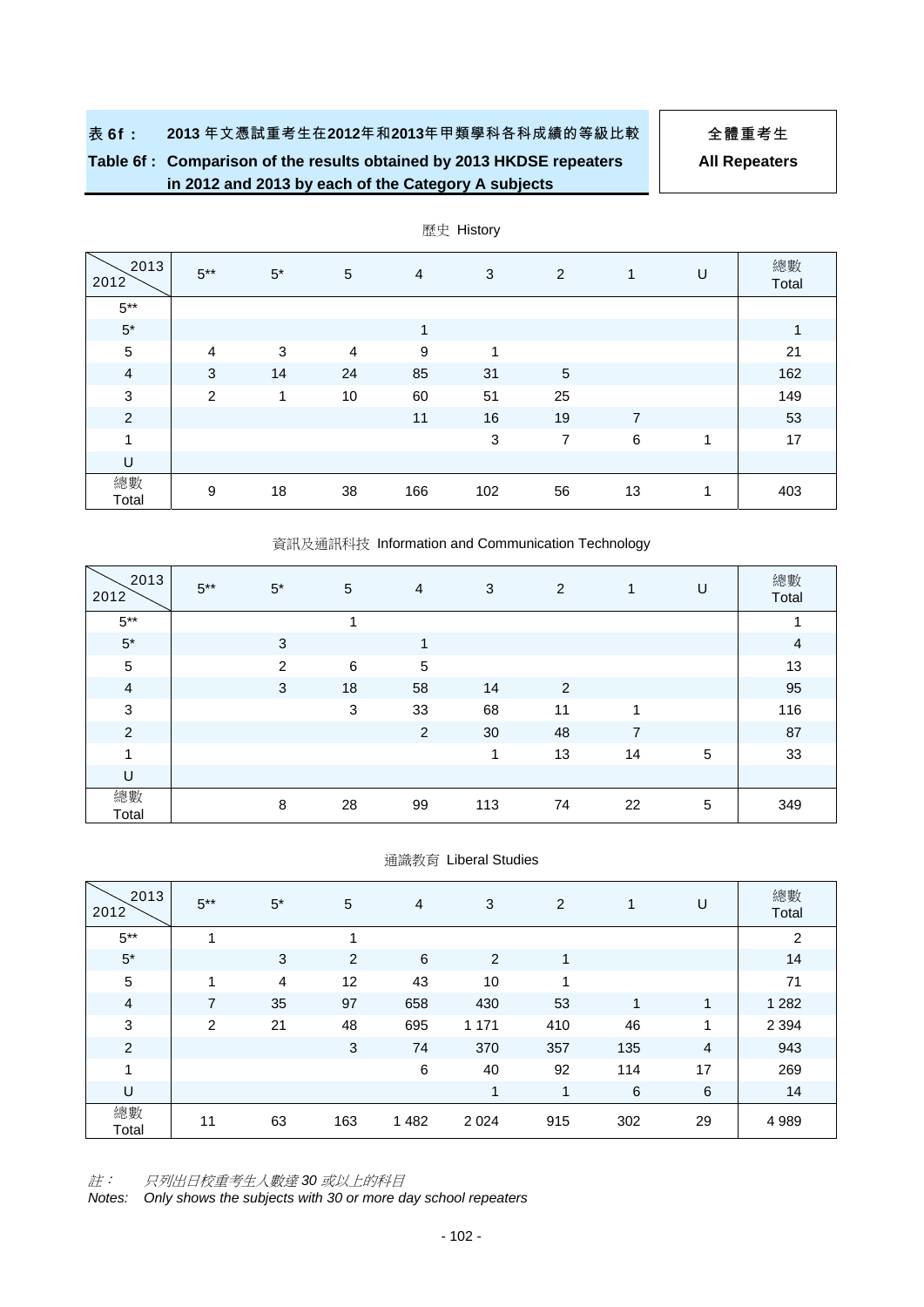# **Table 6f : Comparison of the results obtained by 2013 HKDSE repeaters in 2012 and 2013 by each of the Category A subjects**

**All Repeaters**

| 2013<br>2012   | $5***$ | $5^*$ | 5   | $\overline{4}$ | 3          | 2       | 1              | U          | 總數<br>Total |
|----------------|--------|-------|-----|----------------|------------|---------|----------------|------------|-------------|
| $5***$         | 13     | 3     | 4   |                |            |         |                |            | 20          |
| $5^*$          | 13     | 47    | 32  | 8              |            |         |                |            | 100         |
| 5              | 11     | 65    | 149 | 166            | $\sqrt{5}$ |         |                |            | 396         |
| $\overline{4}$ | 5      | 93    | 348 | 1 1 2 1        | 249        | 15      |                |            | 1831        |
| 3              |        | 3     | 41  | 657            | 845        | 252     | $\overline{4}$ | 1          | 1803        |
| $\overline{c}$ |        |       |     | 65             | 419        | 655     | 101            | $\sqrt{5}$ | 1 2 4 5     |
| 1              |        |       |     |                | 41         | 350     | 368            | 64         | 824         |
| U              |        |       |     |                | 1          | 19      | 61             | 66         | 147         |
| 總數<br>Total    | 42     | 211   | 574 | 2018           | 1560       | 1 2 9 1 | 534            | 136        | 6 3 6 6     |

數學必修部分 Mathematics Compulsory Part

數學延伸部分(微積分與統計) Mathematics Extended Part (Calculus and Statistics)

| 2013<br>2012   | $5***$          | $5^*$          | 5  | 4              | 3   | 2              |                | U              | 總數<br>Total    |
|----------------|-----------------|----------------|----|----------------|-----|----------------|----------------|----------------|----------------|
| $5***$         |                 |                |    |                |     |                |                |                |                |
| $5^\star$      | 1               | 1              | 2  | 4              |     |                |                |                | $\sqrt{5}$     |
| $\sqrt{5}$     | $5\phantom{.0}$ | 3              | 3  | 9              | 3   |                |                |                | 23             |
| $\overline{a}$ | 1               | 6              | 23 | 67             | 27  | $\overline{4}$ | 1              | 1              | 130            |
| $\mathsf 3$    |                 | $\overline{2}$ | 5  | 52             | 48  | 24             | $\overline{2}$ |                | 133            |
| $\overline{2}$ |                 |                | 3  | $\overline{4}$ | 25  | 31             | 11             |                | 74             |
| $\overline{ }$ |                 |                |    | -4             | и   | 9              | 9              | $\overline{2}$ | 22             |
| U              |                 |                |    |                |     | 3              |                | 4              | $\overline{7}$ |
| 總數<br>Total    | 7               | 12             | 36 | 134            | 104 | 71             | 23             | 7              | 394            |

數學延伸部分(代數與微積分) Mathematics Extended Part (Algebra and Calculus)

| 2013<br>2012   | $5***$ | $5*$ | 5              | $\overline{4}$ | 3   | 2              | 1              | U | 總數<br>Total |
|----------------|--------|------|----------------|----------------|-----|----------------|----------------|---|-------------|
| $5***$         |        | и    |                |                |     |                |                |   | и           |
| $5^\star$      | 1      | 9    | 4              | 1              | и   |                |                |   | 16          |
| $\sqrt{5}$     | 3      | 15   | 16             | 14             | 8   |                |                |   | 56          |
| $\overline{4}$ |        | 8    | 28             | 68             | 38  | $\overline{7}$ |                |   | 149         |
| $\mathbf{3}$   |        | 1    | 20             | 41             | 65  | 29             | $\overline{2}$ |   | 158         |
| $\overline{c}$ |        |      | $\overline{2}$ | 7              | 26  | 27             | 13             |   | 75          |
| $\overline{A}$ |        |      |                |                | 4   | 8              | 8              | 2 | 22          |
| U              |        |      |                |                |     |                | 2              | 2 | 4           |
| 總數<br>Total    | 4      | 34   | 70             | 131            | 142 | 71             | 25             | 4 | 481         |

註: 只列出日校重考生人數達 *30* 或以上的科目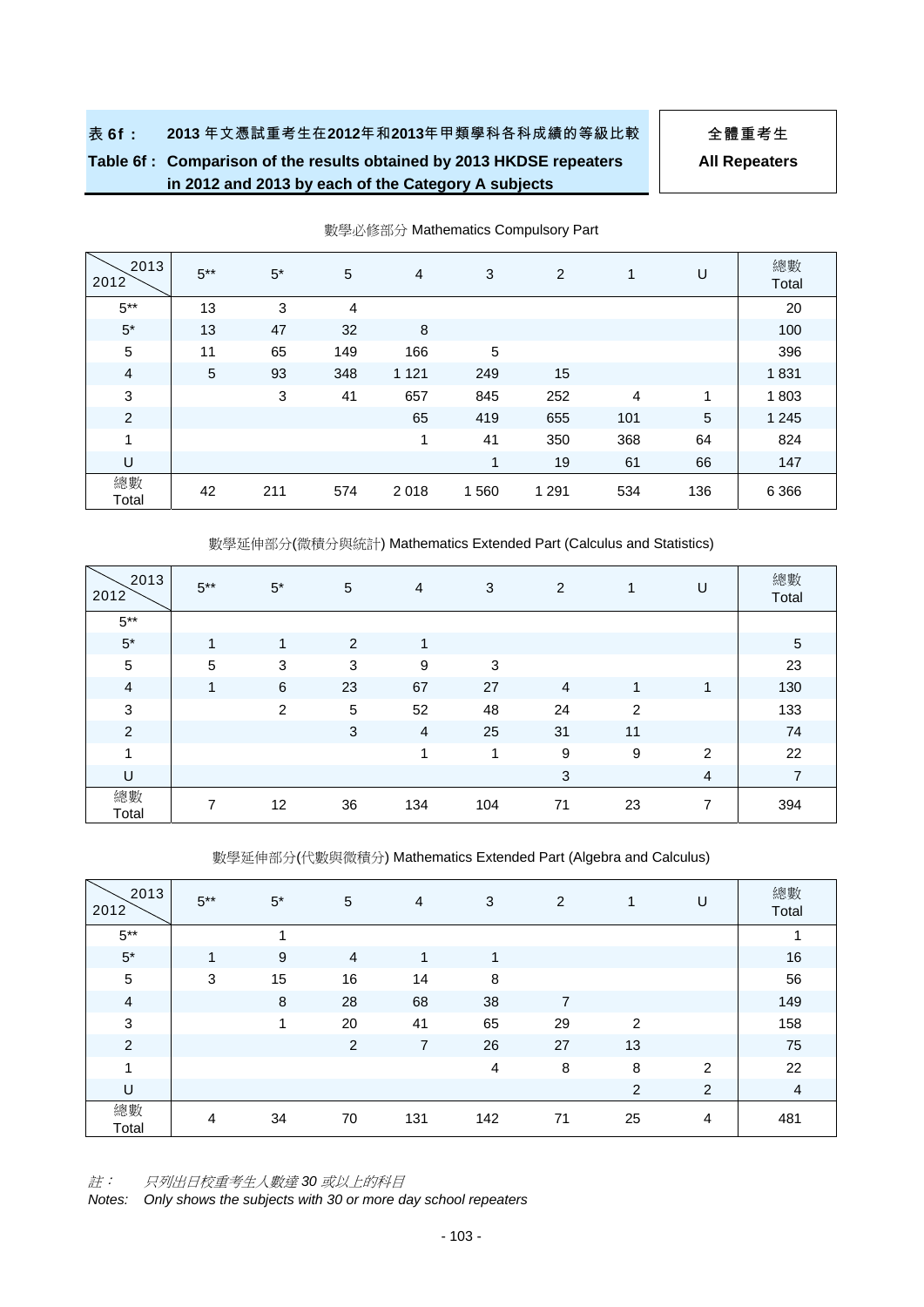# **Table 6f : Comparison of the results obtained by 2013 HKDSE repeaters in 2012 and 2013 by each of the Category A subjects**

**All Repeaters**

| 2013<br>2012   | $5***$         | $5*$ | 5              | $\overline{4}$ | 3              | $\overline{2}$ | 1              | U              | 總數      |
|----------------|----------------|------|----------------|----------------|----------------|----------------|----------------|----------------|---------|
|                |                |      |                |                |                |                |                |                | Total   |
| $5***$         |                | 3    |                |                |                |                |                |                | 3       |
| $5^\star$      | $\overline{4}$ | 14   | $\overline{4}$ |                |                |                |                |                | 22      |
| 5              |                | 21   | 33             | 26             | $\overline{4}$ |                |                |                | 84      |
| $\overline{4}$ | 1              | 15   | 140            | 184            | 47             | 6              | 1              |                | 394     |
| $\mathsf 3$    |                | 3    | 34             | 167            | 181            | 47             | 3              | 1              | 436     |
| $\overline{2}$ |                |      | 1              | 20             | 76             | 71             | 12             | 1              | 181     |
| 1              |                |      |                | 1              | 18             | 29             | 29             | 8              | 85      |
| U              |                |      |                |                |                |                | $\overline{4}$ | $\overline{4}$ | 8       |
| 總數<br>Total    | 5              | 56   | 212            | 398            | 326            | 153            | 49             | 14             | 1 2 1 3 |

物理 Physics

#### 科學 – 組合科學 Science – Combined Science

| 2013<br>2012   | $5***$ | $5^*$ | 5  | $\overline{4}$ | 3       | 2              | 1              | U  | 總數<br>Total    |
|----------------|--------|-------|----|----------------|---------|----------------|----------------|----|----------------|
| $5***$         |        |       |    |                |         |                |                |    |                |
| $5^{\ast}$     |        | 2     |    |                |         |                |                |    | $\overline{2}$ |
| $\sqrt{5}$     | 1      | 3     | 1  | 1              |         |                |                |    | $\,6$          |
| $\overline{4}$ | 3      | 1     | 14 | 62             | 15      |                |                |    | 95             |
| $\mathbf{3}$   |        |       | 5  | 58             | 74      | 17             | 3              | 1  | 158            |
| $\overline{c}$ |        |       |    | $\sqrt{5}$     | 38      | 32             | 11             | 1  | 87             |
| 1              |        |       |    |                | $\,6\,$ | 32             | 30             | 6  | 74             |
| U              |        |       |    |                |         | $\overline{2}$ | $\overline{c}$ | 3  | $\overline{7}$ |
| 總數<br>Total    | 4      | 6     | 20 | 126            | 133     | 83             | 46             | 11 | 429            |

#### 旅遊與款待 Tourism and Hospitality Studies

| 2013<br>2012   | $5***$ | $5^*$ | 5 | 4  | 3              | $\overline{2}$ | $\mathbf{1}$ | U | 總數<br>Total    |
|----------------|--------|-------|---|----|----------------|----------------|--------------|---|----------------|
| $5***$         |        |       |   |    |                |                |              |   |                |
| $5^\star$      |        |       |   |    |                |                |              |   |                |
| $\sqrt{5}$     |        |       | 1 | 3  |                |                |              |   | $\overline{4}$ |
| $\overline{a}$ |        |       | 2 | 5  | $\overline{4}$ | 3              |              |   | 14             |
| $\sqrt{3}$     |        | и     | 2 | 18 | 11             | 10             |              |   | 42             |
| $\overline{2}$ |        |       |   | 3  | 15             | 22             | 2            |   | 42             |
| 1              |        |       |   |    | 1              | 6              | $\sqrt{5}$   | 2 | 14             |
| U              |        |       |   |    |                |                | 2            | 3 | $\overline{5}$ |
| 總數<br>Total    |        | 4     | 5 | 29 | 31             | 41             | 9            | 5 | 121            |

註: 只列出日校重考生人數達 *30* 或以上的科目